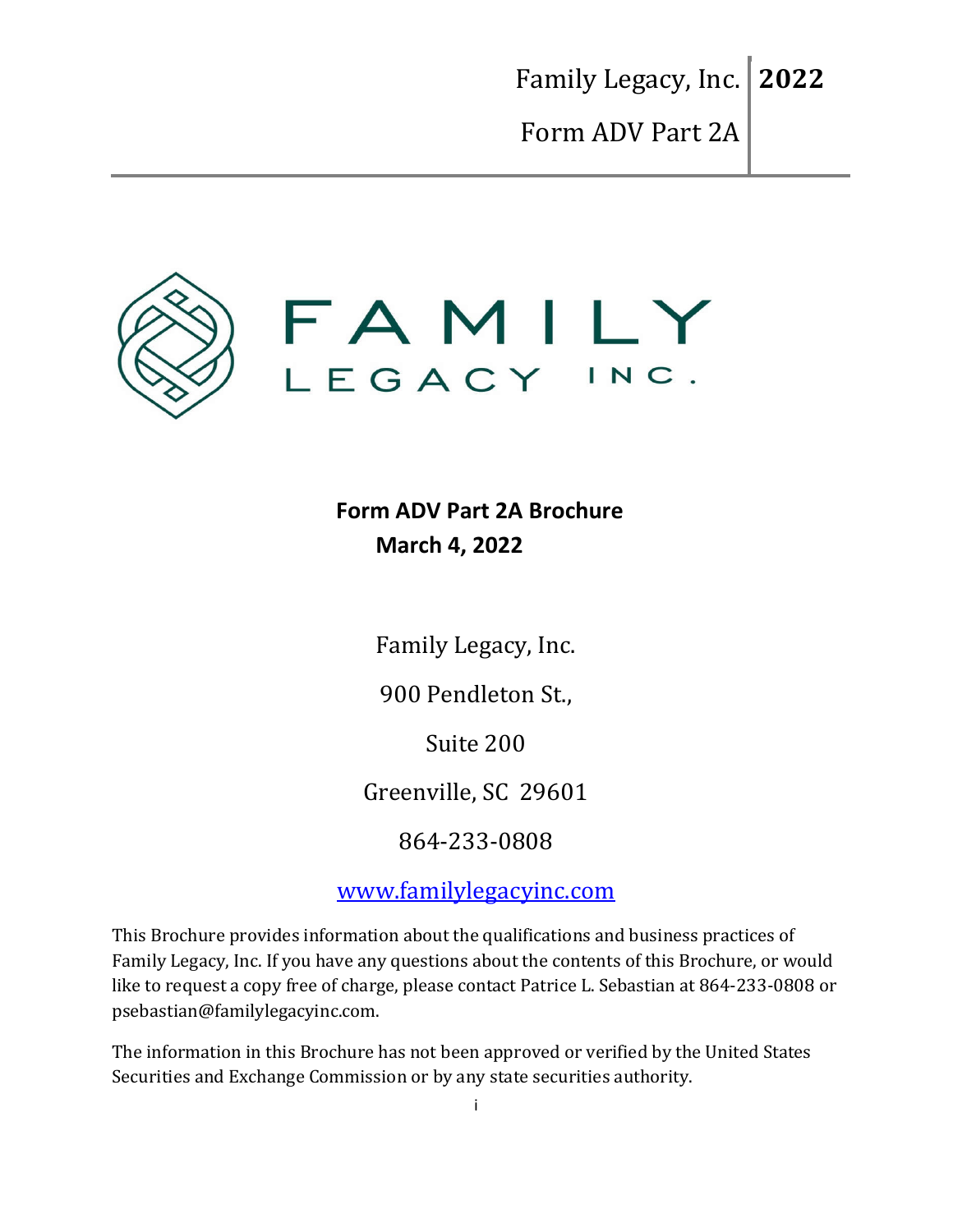Family Legacy, Inc. is a registered investment adviser. Registration of an Investment Adviser does not imply any level of skill or training. The oral and written communications of an Adviser provide you with information about which you determine to hire or retain an Adviser. Additional information about Family Legacy, Inc. also is available on the SEC's website at www.adviserinfo.sec.gov.

### **Item 2 – Material Changes**

These are the following material changes in this brochure from the last annual updating amendment of Family Legacy, Inc on February 23, 2021. Material changes relate to Family Legacy, Inc's policies, practices or conflicts of interests.

The firm has added written acknowledgement of fiduciary status language. (Item 4)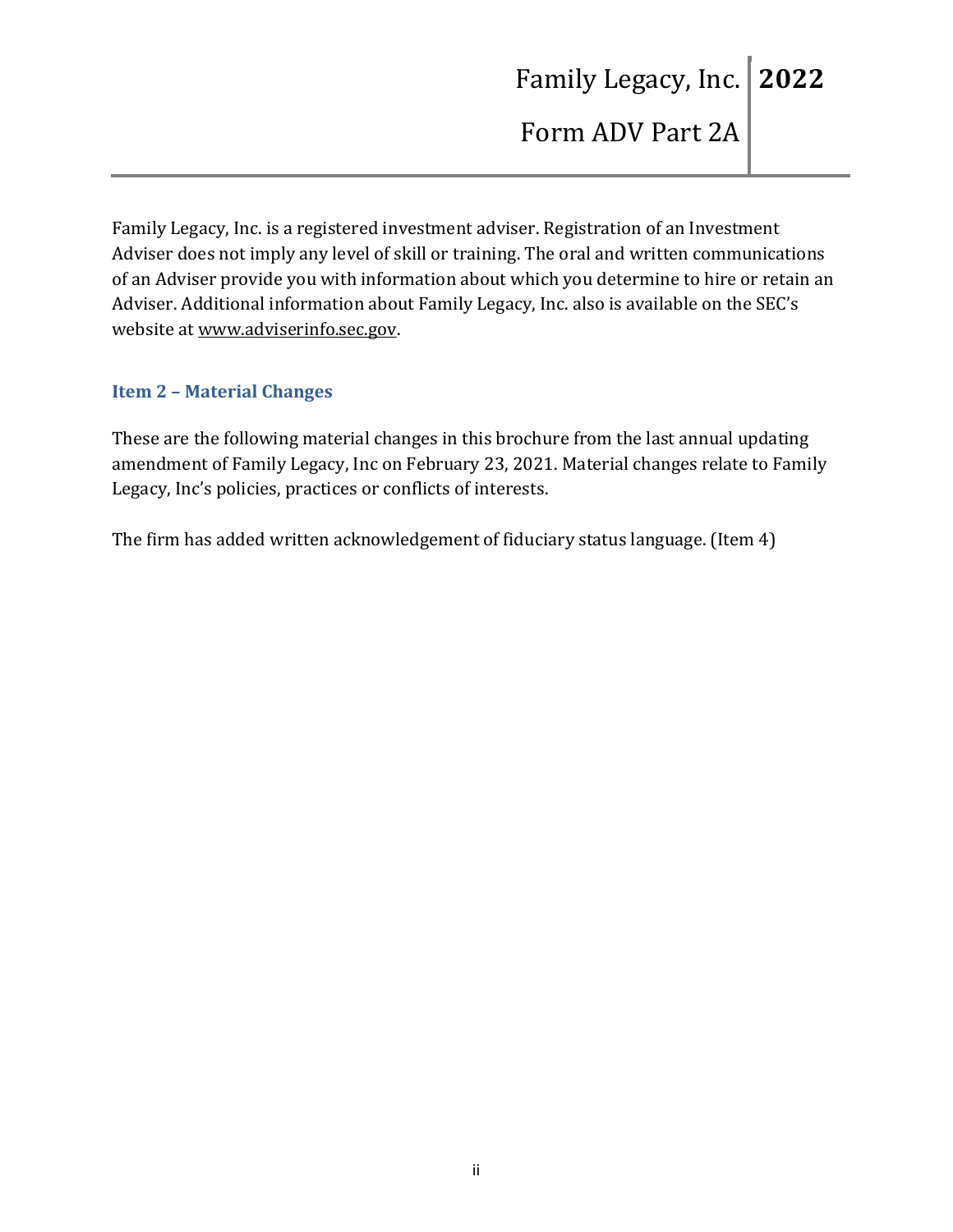# Family Legacy, Inc. 2022 Form ADV Part 2A

### **Item 3 - Table of Contents**

| $\begin{minipage}[c]{0.9\linewidth} \emph{Item 1 - Cover Page} \end{minipage} \begin{minipage}[c]{0.9\linewidth} \emph{if the number of edges in the image.} \emph{Output} \end{minipage} \begin{minipage}[c]{0.9\linewidth} \emph{if the number of edges in the image.} \emph{I} \end{minipage} \begin{minipage}[c]{0.9\linewidth} \emph{if the number of edges in the image.} \emph{I} \end{minipage} \begin{minipage}[c]{0.9\linewidth} \emph{if the number of edges in the image.} \emph{I} \end{minipage} \begin{minipage}[c]{0.9\linewidth} \emph{$ |
|-----------------------------------------------------------------------------------------------------------------------------------------------------------------------------------------------------------------------------------------------------------------------------------------------------------------------------------------------------------------------------------------------------------------------------------------------------------------------------------------------------------------------------------------------------------|
|                                                                                                                                                                                                                                                                                                                                                                                                                                                                                                                                                           |
|                                                                                                                                                                                                                                                                                                                                                                                                                                                                                                                                                           |
|                                                                                                                                                                                                                                                                                                                                                                                                                                                                                                                                                           |
|                                                                                                                                                                                                                                                                                                                                                                                                                                                                                                                                                           |
|                                                                                                                                                                                                                                                                                                                                                                                                                                                                                                                                                           |
|                                                                                                                                                                                                                                                                                                                                                                                                                                                                                                                                                           |
|                                                                                                                                                                                                                                                                                                                                                                                                                                                                                                                                                           |
|                                                                                                                                                                                                                                                                                                                                                                                                                                                                                                                                                           |
|                                                                                                                                                                                                                                                                                                                                                                                                                                                                                                                                                           |
|                                                                                                                                                                                                                                                                                                                                                                                                                                                                                                                                                           |
|                                                                                                                                                                                                                                                                                                                                                                                                                                                                                                                                                           |
|                                                                                                                                                                                                                                                                                                                                                                                                                                                                                                                                                           |
|                                                                                                                                                                                                                                                                                                                                                                                                                                                                                                                                                           |
|                                                                                                                                                                                                                                                                                                                                                                                                                                                                                                                                                           |
|                                                                                                                                                                                                                                                                                                                                                                                                                                                                                                                                                           |
|                                                                                                                                                                                                                                                                                                                                                                                                                                                                                                                                                           |
|                                                                                                                                                                                                                                                                                                                                                                                                                                                                                                                                                           |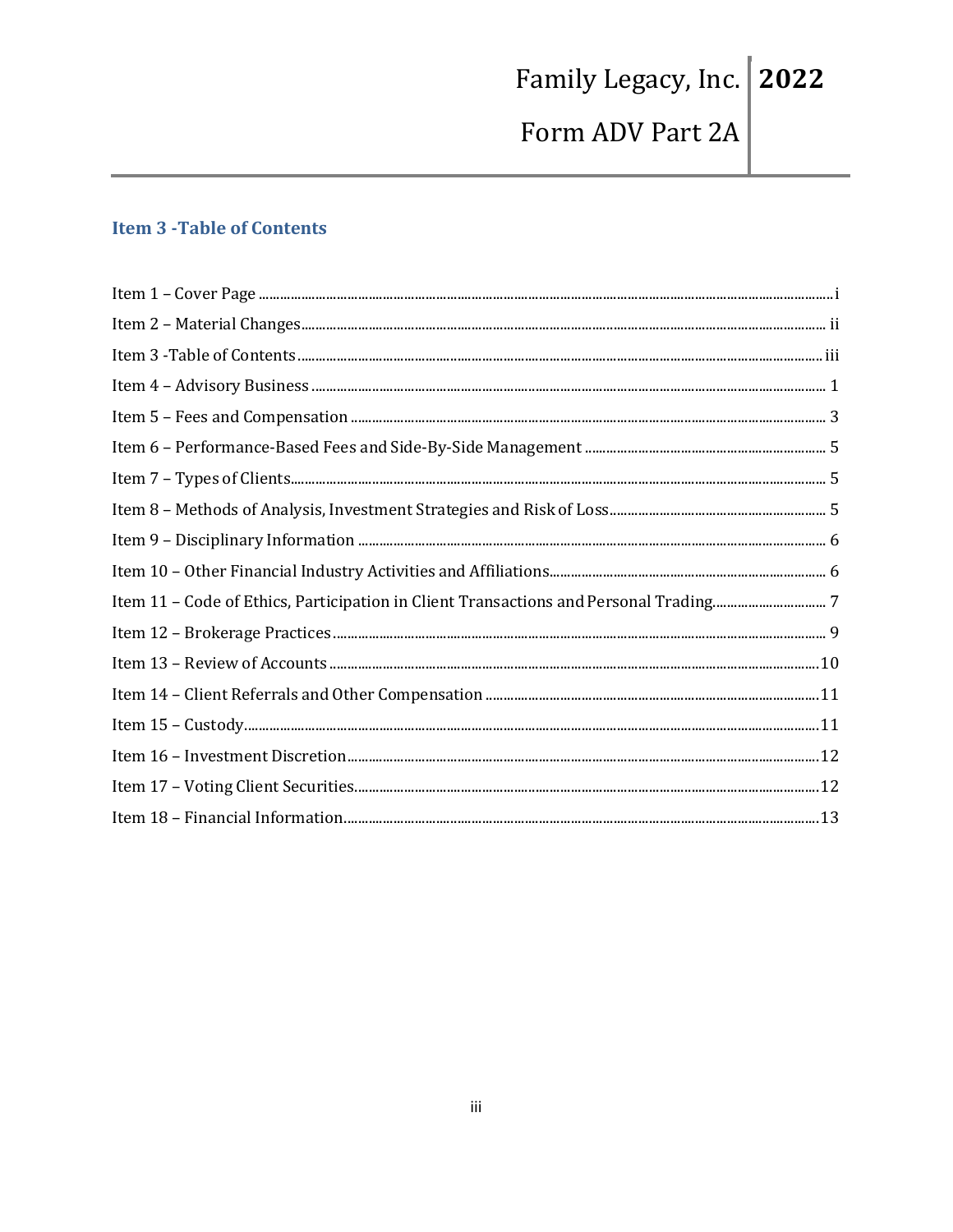### **Item 4 – Advisory Business**

Family Legacy, Inc. has been serving clients since May of 1995. The advisory firm is owned by Christopher A. Brown. William W. Brown, the founder of the business continues to take an active role in the business. Together, they form a father and son team that has backgrounds in tax and accounting. Both are Certified Public Accountants and Personal Financial Specialists. Christopher A. Brown is authorized by the Certified Financial Planner Board of Standards (CFP Board) to use the CERTIFIED FINANCIAL PLANNER™ and CFP® certification marks in accordance with CFP Board certification and renewal requirements.

Family Legacy, Inc. provides portfolio management and financial planning services. Through personal discussions in which goals and objectives based on a client's particular circumstances are established, Family Legacy, Inc. develops a client's personal investment policy and creates and manages a portfolio based on that policy. Our firm enters into a portfolio management agreement with all clients making investment decisions for the account according to the investment objectives and financial circumstances as shown in the client's investment policy statement.

Family Legacy, Inc. provides this service to individuals, pension and profit-sharing plans, trusts, estates, charitable organizations and corporations. Family Legacy, Inc. primarily manages advisory accounts on a discretionary basis. Factors considered in making investment decisions include the account size, risk tolerance and the client's investment experience and any other pertinent information discussed with a client during consultation or in the process of developing the client's investment policy.

Family Legacy, Inc. assists each client in determining the amount of risk versus return in various investment vehicles and helps the client in allocating his or her assets between the various asset classes.

Family Legacy, Inc. will maintain periodic and appropriate communication with the client. Family Legacy, Inc. monitors the performance of the account and continually assesses the client's risk tolerance and changes the asset allocation as necessary.

Family Legacy, Inc. manages money on a discretionary basis in primarily two ways.

Since the company's inception, the company has utilized individually managed accounts, which for larger accounts (typically a minimum account size of \$250,000), have been primarily made up of individually traded securities.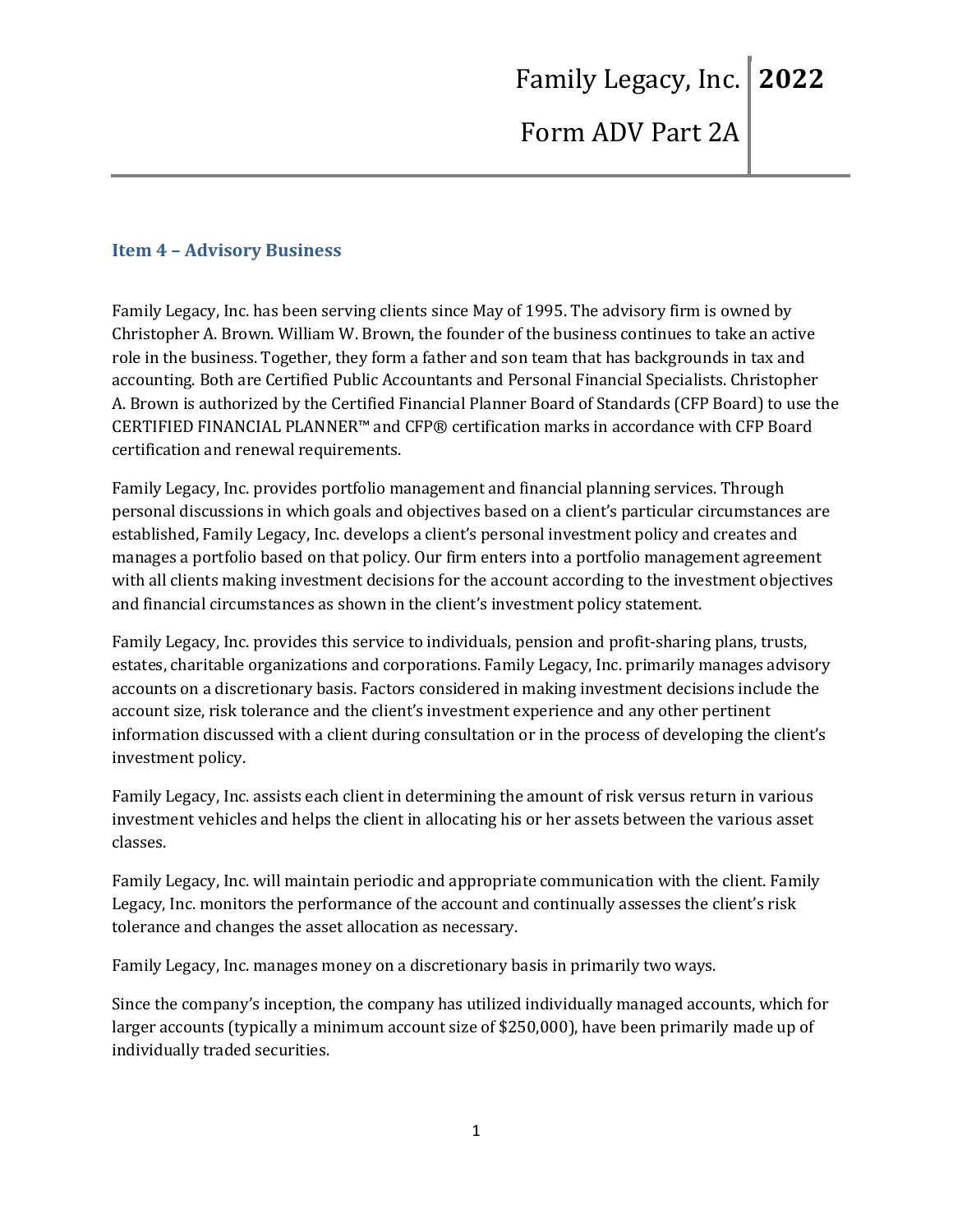For individually managed accounts, our philosophy is conservative and emphasizes high-quality,

high-yielding stocks and other large-cap stocks for the majority of portfolio assets. We also use midcap and other stocks to a lesser degree. Government bonds, preferred stocks, convertible securities, real estate investment trusts, no-load mutual funds, exchange traded funds and other investment vehicles are utilized to achieve greater diversification and to include international investing and other fixed instruments. Mutual funds and exchange traded funds will be selected on the basis of any or all of the following criteria: The fund's performance history, the industry sector in which the fund invests, the track record of the fund's manager, the fund's investment objectives, the fund's management style and philosophy and the fund's management fee structure. Portfolio weighting between funds and market sectors will be determined by each client's individual needs and circumstances. Clients will have the opportunity to place reasonable restrictions on the types of investments which will be made on the clients' behalf. Clients will retain individual ownership of all securities.

Family Legacy, Inc. also offers asset allocation portfolios consisting of no-load mutual funds, exchange traded funds and other pooled investment vehicles within Family Legacy, Inc.'s discretion. The use of no-load mutual funds, ETFs and other pooled investment vehicles allows Family Legacy, Inc. to diversify accounts through the use of these investments rather than the selection of individual stocks, bonds and other securities described above. Accounts that are smaller than those accepted by Family Legacy, Inc. as separately managed accounts described above may be accepted as asset allocation portfolios. In all cases, minimum account size is negotiable.

Asset allocation portfolios using mutual funds, ETFs and other pooled investment vehicles may be used for any size account depending on the client's preferences and circumstances.

Family Legacy, Inc.'s asset allocation portfolios are constructed as model portfolios of mutual funds, ETFs and other pooled investment vehicles. Client assets are managed according to a model that is suitable to the client's individual investment objectives, risk tolerance and financial circumstances. Clients may place reasonable restrictions on assets selected by Family Legacy, Inc. for implementation of the client's portfolio.

Family Legacy, Inc. also provides advisory services to participant-directed employee retirement benefit plans on a non-discretionary basis. Adviser will analyze the plan's current investment platform, and assist the plan in creating an investment policy statement defining the types of investments to be offered and the restrictions that may be imposed.

Family Legacy, Inc. will recommend investment options to achieve the plan's objectives, provide participant education meetings, and monitor the performance of the plan's investment vehicles.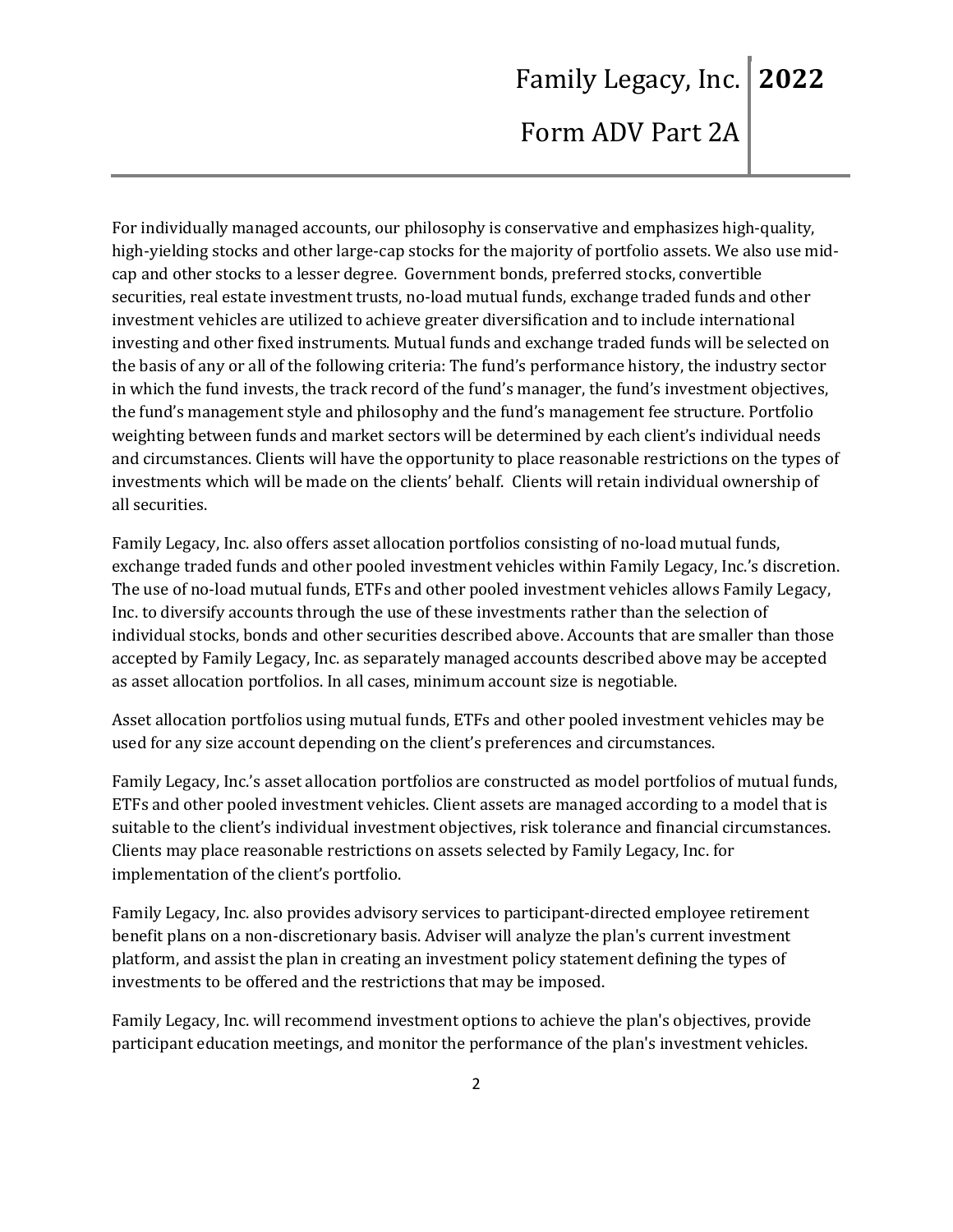Family Legacy, Inc. will recommend changes in the plan's investment vehicles as may be appropriate from time to time and will review the plan's investment vehicles and investment policy as necessary.

Family Legacy, Inc. will generally engage new clients in a discovery process to define goals and explore a client's values as they relate to their personal financial situation. We will also meet with clients on a periodic basis to review and update their individual financial plan as appropriate.

Family Legacy, Inc. may offer investment advice and financial planning services on a consultation basis. Fees are charged on a fixed-fee basis, and a range of the fees to be charged for these services are agreed upon before the work commences. In the client engagement letter, an actual schedule of fees and dates to be paid are included. The client may terminate these services at any time and get a full refund of any unearned portion of the fees upon written request.

Written Acknowledgement of Fiduciary Status

When we provide investment advice to you regarding your retirement plan account or individual retirement account, we are fiduciaries within the meaning of Title I of the Employee Retirement Income Security Act and/or the Internal Revenue Code, as applicable, which are laws governing retirement accounts. The way we make money creates some conflicts with your interests, so we operate under a special rule that requires us to act in your best interest and not put our interest ahead of yours. Under this special rule's provisions, we must:

- Meet a professional standard of care when making investment recommendations (give prudent advice);
- Never put our financial interests ahead of yours when making recommendations (give loyal advice);
- Avoid misleading statements about conflicts of interest, fees, and investments;
- Follow policies and procedures designed to ensure that we give advice that is in your best interest;
- Charge no more than is reasonable for our services; and
- Give you basic information about conflicts of interest.

As of December 31, 2021, Family Legacy managed for clients and related parties \$ \$273,081,392 million dollars under discretionary management. The Firm advised on another \$18,258,915 million dollars of non-discretionary assets.

### **Item 5 – Fees and Compensation**

Family Legacy, Inc. uses the following fee schedules for assets under management and ongoing financial planning in its individually managed accounts.

#### **Value of Account Annual Fee**

| $0 - $3$ Million         | 1.5%  |
|--------------------------|-------|
| Next \$5 Million         | 1.25% |
| Greater than \$8 Million | 1.0%  |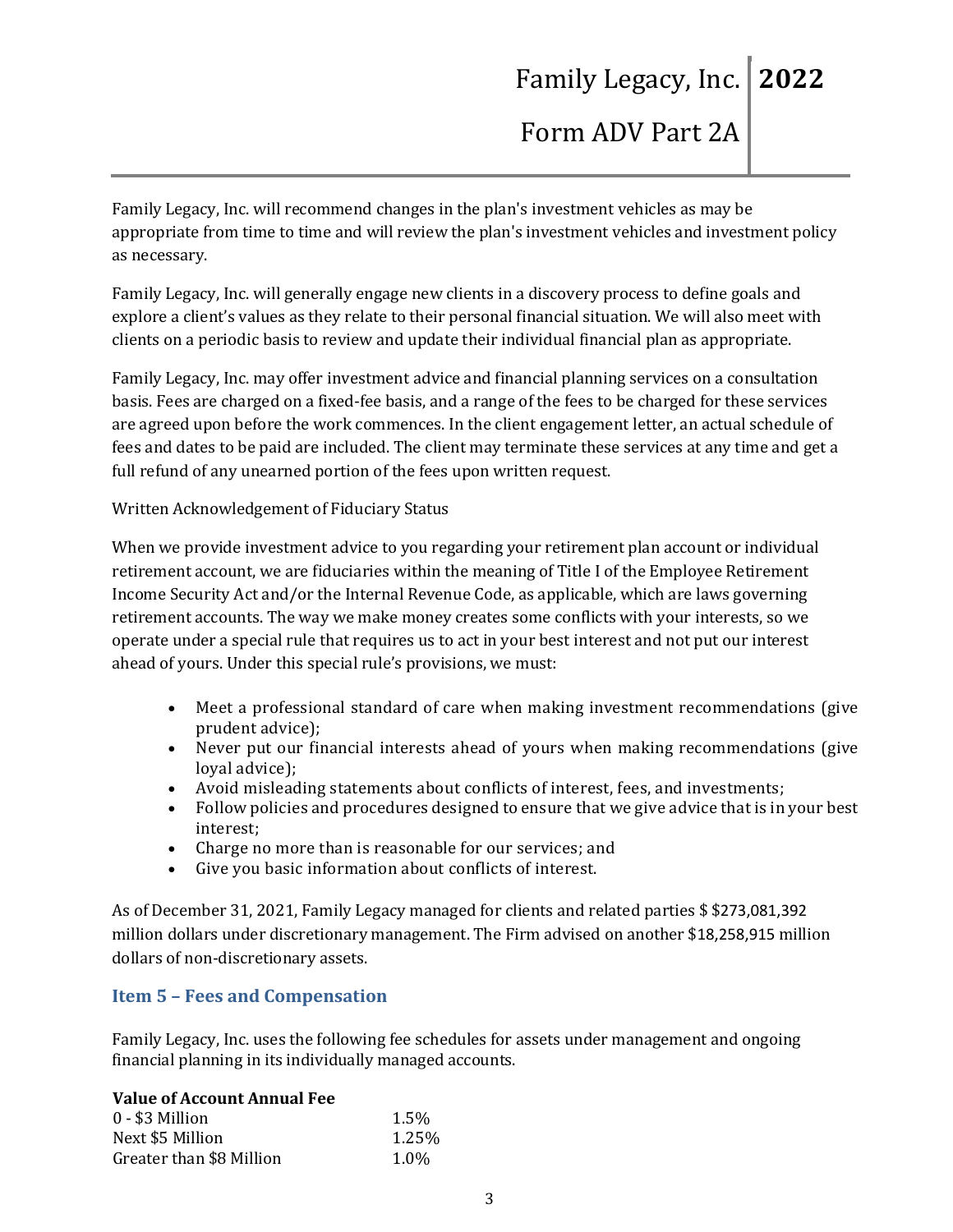# Family Legacy, Inc. **2022**

# Form ADV Part 2A

Family Legacy, Inc. charges a management fee on asset allocation portfolios that is less than the fee charged for separately managed accounts on account values above \$250,000. While fees on these portfolios paid to Family Legacy, Inc. may be lower, aggregate fees paid by the client may be higher than individually managed portfolios because of expense ratios charged by the pooled investment vehicles paid by the end client. Asset allocation portfolios are not specifically tax-managed, which Family Legacy, Inc. provides for taxable separately managed accounts.

Family Legacy, Inc. uses the following fee schedules for assets under management and ongoing financial planning in its asset allocation portfolios.

#### **Value of Account Annual Fee**

| $$0 - $500,000$                  | 1.50% |
|----------------------------------|-------|
| Next \$500,000                   | 1.25% |
| Next \$2,000,000                 | 1.00% |
| Amounts greater than \$3,000,000 | .75%  |

Fees are generally payable quarterly in advance. The initial billing period starts upon the receipt of any funds or securities in the account. The first payment will be prorated to cover the period from the date the account is funded through the end of the current full calendar quarter. Clients will be invoiced in advance at the beginning of each calendar quarter based upon the value of the account at the end of the previous quarter. In limited situations, fees are negotiable. If a portfolio management agreement is terminated within five days of execution, fees are completely refunded. If a portfolio management agreement is otherwise terminated, refunds are made on a pro-rata basis upon written request.

Family Legacy, Inc. uses the following fee schedules for non-discretionary advisory services performed for employee directed retirement plans.

#### **Value of Account Annual Fee**

| 0-\$5,000,000        | .5%  |
|----------------------|------|
| Next \$5,000,000     | .35% |
| Amounts greater than | .25% |
| \$10,000,000         |      |

Non-discretionary fees for employee directed retirement plans are billed quarterly in arears. In limited situations, fees are negotiable.

All fees paid to Family Legacy, Inc. for investment advisory services are separate and distinct from the fees and expenses charged by mutual funds to their shareholders. These fees and expenses are described in each fund prospectus. These fees will generally include a management fee, other fund expenses and a possible distribution fee. If the fund also imposes sales charges, a client may pay an initial or deferred sales charge. A client could invest in a mutual fund directly, without the services of Family Legacy, Inc. In that case, the client would not receive the services provided by Family Legacy, Inc., which are designed, among other things, to assist the client in determining which mutual fund or funds are most appropriate to each client's financial condition or objectives. Accordingly, the client should review both the fees charged by the funds and the fees charged by Family Legacy, Inc. to fully understand the total amount of fees to be paid by the client and to thereby evaluate the advisor services being provided. Additionally, the custodian used will typically charge a nominal fee on a per-trade basis.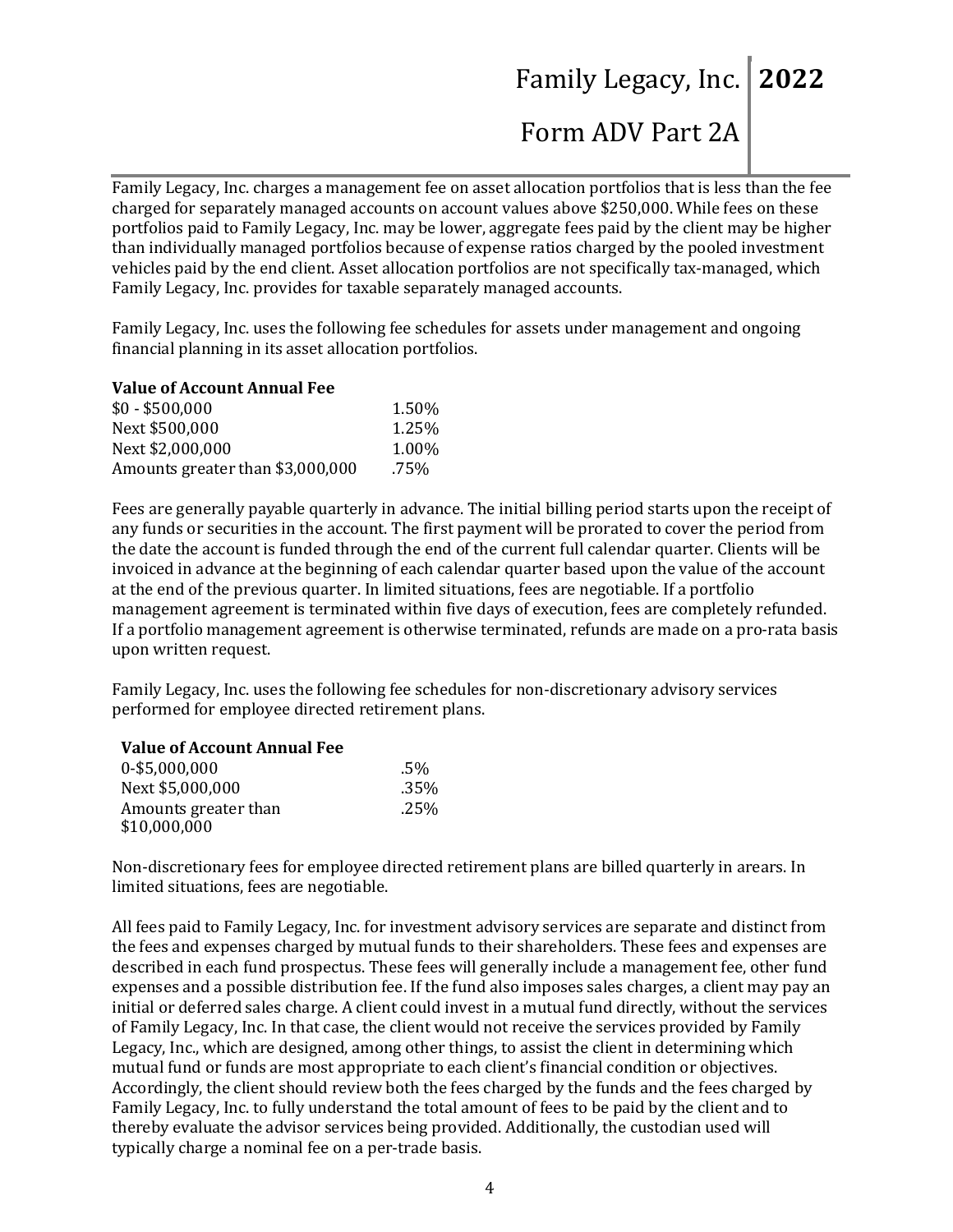# Family Legacy, Inc. **2022**

# Form ADV Part 2A

Family Legacy, Inc.'s fees are exclusive of brokerage commissions, transaction fees, and other related costs and expenses which shall be incurred by the client. Clients may incur certain charges imposed by custodians, brokers, and other third parties such as custodial fees, deferred sales charges, odd-lot differentials, transfer taxes, wire transfer and electronic fund fees, and other fees and taxes on brokerage accounts and securities transactions. Such charges, fees, and commissions are exclusive of and in addition to Family Legacy, Inc.'s fee, and Family Legacy, Inc. shall not receive any portion of these commissions, fees and costs.

Fees and account size are negotiable. For smaller accounts Family Legacy will generally ask that the client enter a periodic investment plan where the client adds an automatic deposit to the account on a regular basis.

We charge a fixed fee for initial consultation which generally includes financial planning services based on an agreed upon amount decided with the client before beginning the engagement. In most initial cases, the client will agree to an engagement letter. In the client engagement letter, an actual schedule of fees and dates to be paid are included. For on-going consultation or special projects the client may request to be billed as the work progresses. The client may terminate these services at any time and receive a full refund of any unearned portion of the fees upon written request.

#### **Item 6 – Performance-Based Fees and Side-By-Side Management**

Family Legacy, Inc. does not charge any performance-based fees (fees based on a share of capital gains on or capital appreciation of the assets of a client).

#### **Item 7 – Types of Clients**

Family Legacy, Inc. provides portfolio management services to individuals, high net worth individuals, corporate, pension and profit-sharing plans, charitable organizations, trusts, estates and corporations.

The minimum size for new individually managed accounts is \$250,000. However, Family Legacy, Inc., under certain circumstances, will negotiate this minimum account size. This minimum account size will apply to new accounts and will not change the status for existing accounts. There is no minimum account size for an asset allocation portfolio.

### **Item 8 – Methods of Analysis, Investment Strategies and Risk of Loss**

For individually managed accounts Family Legacy utilizes common stocks, ADR's, REIT's, bonds, mutual funds, ETF's, publicly traded limited partnerships, and other publicly traded instruments to build portfolios based on each client's individual risk tolerance.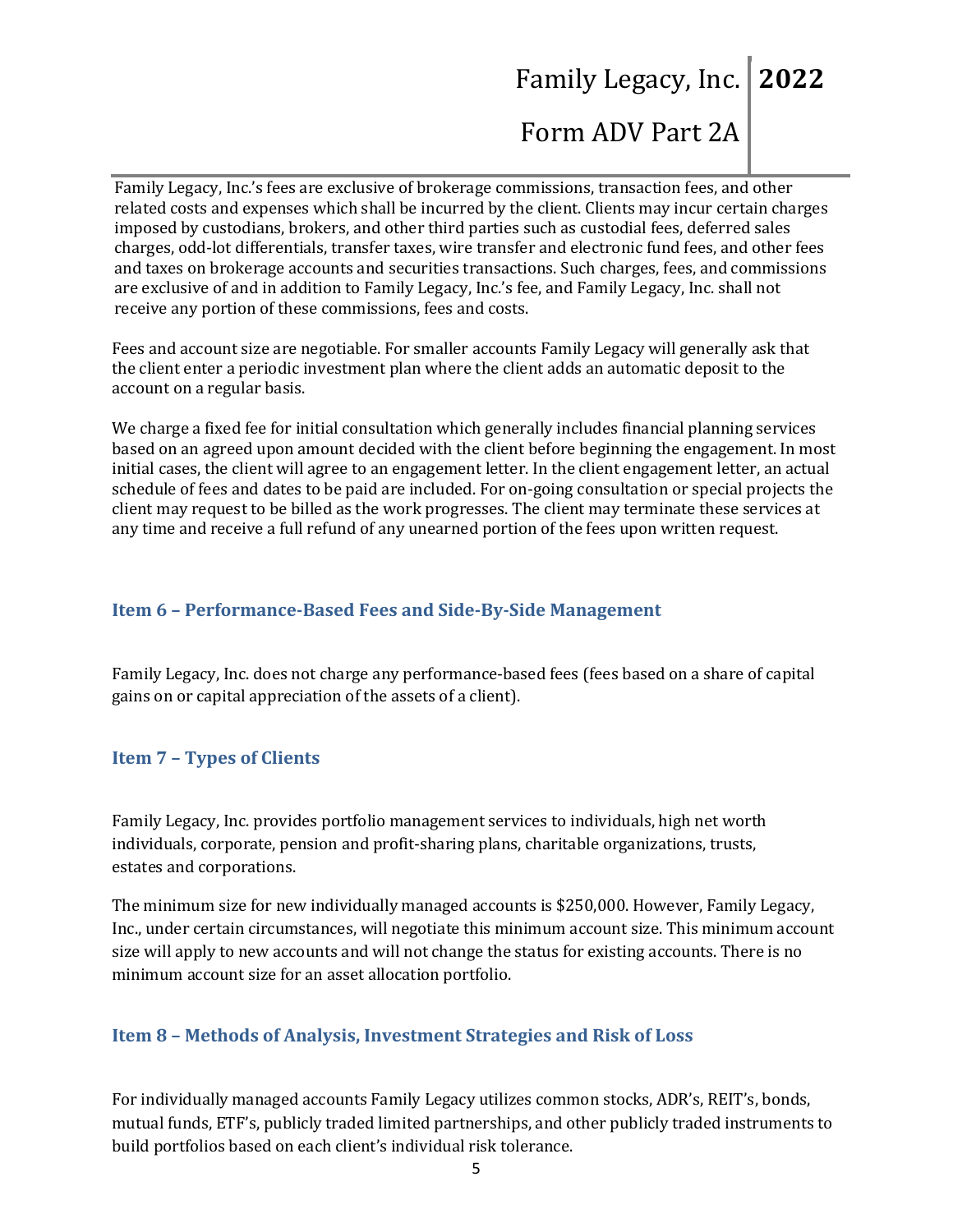We generally hold securities over a long period of time and seek capital appreciation in conjunction with income to create long-term sustainable growth. Our style is that of long-term investors seeking stability with reasonable returns. We do not hold ourselves out as traders. We are an investment firm seeking wise investments over a long period of time.

For asset management portfolios, we search for no load funds with no transaction fees and reasonable expense ratios that are generally rated three stars and greater in Morningstar. We also seek to utilize high quality exchange traded funds (ETFs). We work diligently to design portfolios that will fit within a clients stated risk tolerance.

For individually directed retirement plans, we recommend high quality mutual funds and exchange traded funds that will meet the plan's objectives as outlined in their investment policy statement.

In all of our portfolios, we seek to minimize risk. Philosophically, we are willing to let go of some returns on the upside in the attempt to mitigate downside risk. Our portfolios tend to be more conservative rather than aggressive.

We use a variety of research sources such as mutual fund prospectuses, Morningstar, Y-Charts, Fi360 and others to search, evaluate, and review investments. While we make every effort to design portfolios that will meet our client's goals, investing in securities involves risk of loss that clients should be prepared to bear. Prior rates of return are not guaranteed in future periods.

#### **Item 9 – Disciplinary Information**

Registered investment advisers are required to disclose all material facts regarding any legal or disciplinary events that would be material to your evaluation of Family Legacy, Inc. or the integrity of its management. Family Legacy, Inc. has no information applicable to this Item.

#### **Item 10 – Other Financial Industry Activities and Affiliations**

Family Legacy, Inc. is commonly associated with Family Legacy Business Services, Inc., formerly William W. Brown, CPA, PA. William W. Brown began the CPA firm in 1977, and the firm continues to operate. Christopher A. Brown, CPA, PFS, CFP® currently owns the CPA firm. William W. Brown, CPA, PFS, Vice President of Family Legacy, Inc., and Christopher A. Brown, CPA, PFS, President and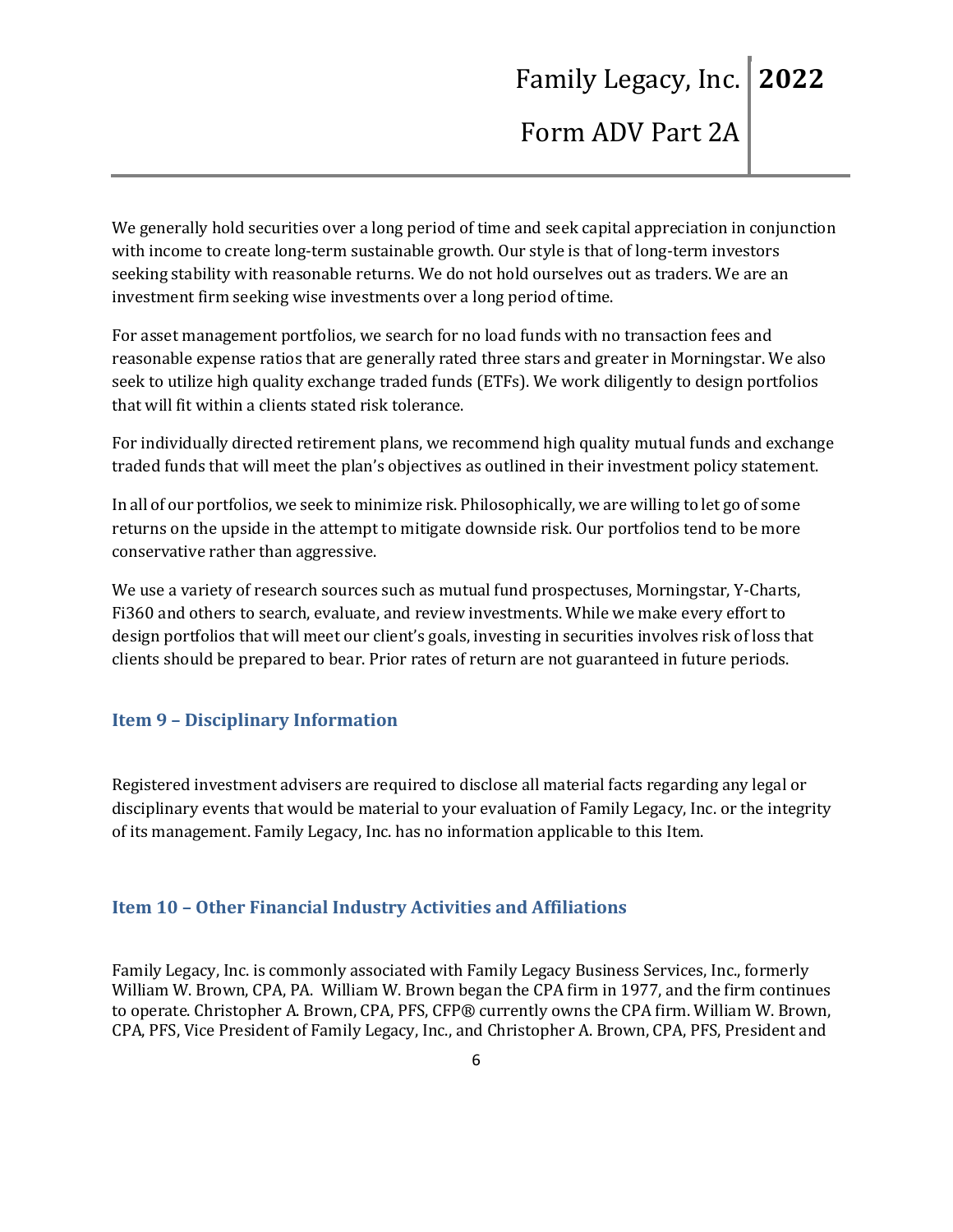CIO of Family Legacy, Inc., are actively involved in personal financial counseling, estate planning, and to a lesser degree, traditional income tax services.

Approximately twenty percent (20%) of the available time for William W. Brown is spent directly with Family Legacy, Inc., and approximately ninety percent (90%) of the time of Christopher A. Brown, is spent directly in Family Legacy, Inc.

In August 2005, William W. Brown and Christopher A. Brown formed Legacy Insurance, LLC to seek independent solutions to insurance issues, and are licensed as independent insurance agents. During the course of providing investment advisory services and financial planning services, we may recommend insurance products to fulfill clients' needs and introduce clients to insurance brokers for the purchase of insurance products. If a client elects to purchase any insurance product, we may receive insurance commissions that are separate and distinct from the advisory fee of Family Legacy, Inc. However, clients are not under any obligation to engage these individuals when considering implementation of recommendations. The implementation of any or all insurance product recommendations is solely at the discretion of the client.

### **Item 11 – Code of Ethics, Participation in Client Transactions and Personal Trading**

#### Statement of General Policy

This Code of Ethics ("Code") has been adopted by Family Legacy, Inc. and is designed to comply with Rule 204A-1 under the Investment Advisers Act of 1940 ("Advisers Act"). This Code establishes rules for all employees of Family Legacy, Inc. and is designed to, among other things, govern personal securities trading activities in the accounts of employees. The Code is based upon the principal that Family Legacy, Inc. and its employees owe a fiduciary duty to Family Legacy, Inc.'s clients to conduct their affairs, including their personal securities transactions, in such a manner as to avoid (i) serving their own personal interests ahead of clients, (ii) taking inappropriate advantage of their position with the firm and (iii) any actual or potential conflicts of interest or any abuse of their position of trust and responsibility.

The Code is designed to ensure that the high ethical standards long maintained by Family Legacy, Inc. continue to be applied. The purpose of the Code is to preclude activities which may lead to or give the appearance of conflicts of interest, insider trading and other forms of prohibited or unethical business conduct. The excellent name and reputation of our firm continues to be a direct reflection of the conduct of each employee.

Pursuant to Section 206 of the Advisers Act, both Family Legacy, Inc. and its employees are prohibited from engaging in fraudulent, deceptive or manipulative conduct. Compliance with this section involves more than acting with honesty and good faith alone. It means that Family Legacy, Inc. has an affirmative duty of utmost good faith to act solely in the best interest of its clients.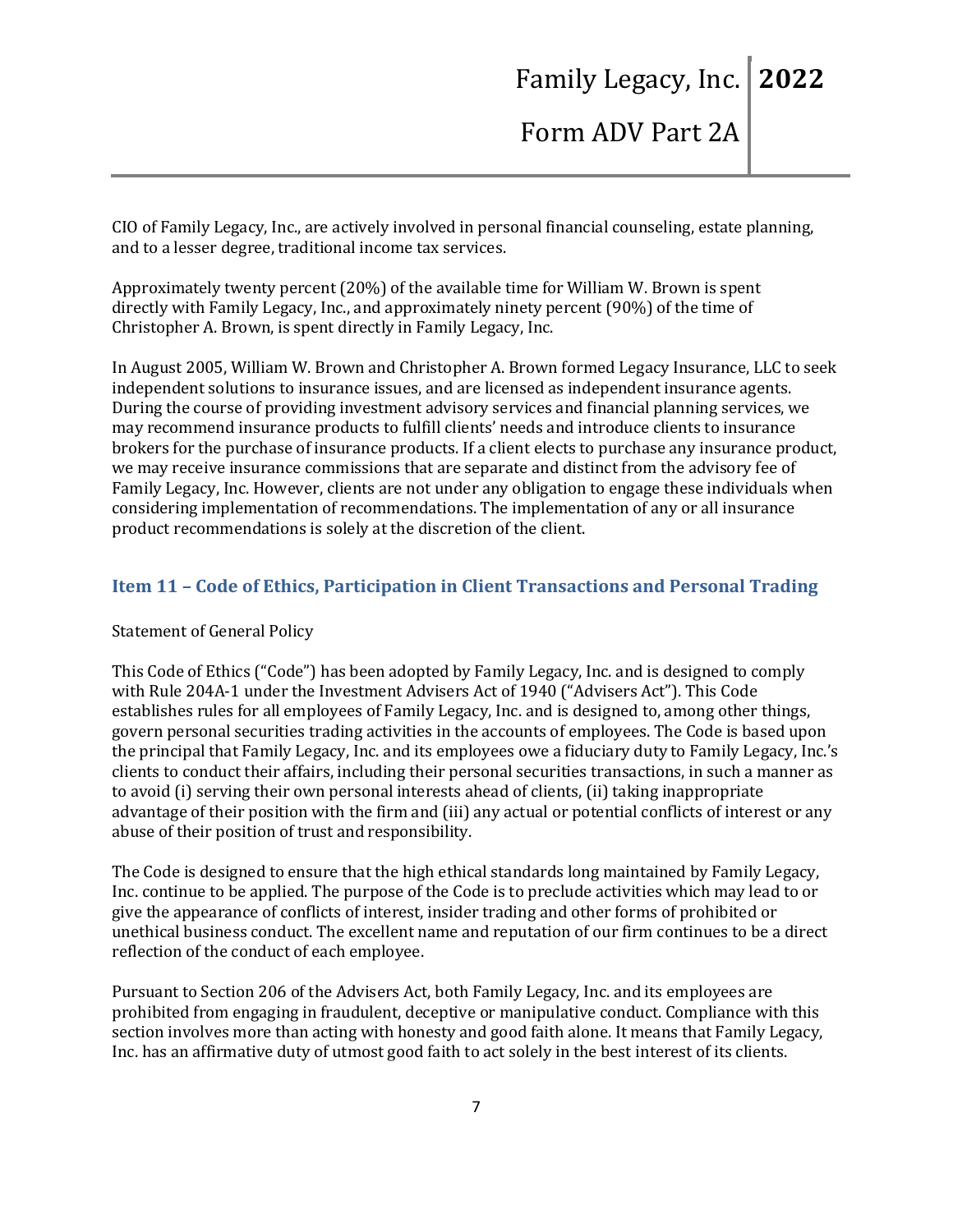Family Legacy, Inc. and its employees are subject to the following specific fiduciary obligations when dealing with clients:

• The duty to have a reasonable, independent basis for the investment advice provided;

• The duty to obtain best execution for a client's transactions where the Firm is in a position to direct brokerage transactions for the client;

• The duty to ensure that investment advice is suitable to meeting the client's individual objectives, needs and circumstances; and

• A duty to be loyal to the clients.

In meeting its fiduciary responsibilities to its clients, Family Legacy, Inc. expects every employee to demonstrate the highest standards of ethical conduct for continued employment with Family Legacy, Inc. Strict compliance with the provisions of the Code shall be considered a basic condition of employment with Family Legacy, Inc.

Family Legacy, Inc.'s reputation for fair and honest dealing with its clients has taken considerable time to build. This standing could be seriously damaged as the result of even a single securities transaction being considered questionable in light of the fiduciary duty owed to our clients. Employees are urged to seek the advice of Patrice Sebastian, the Chief Compliance Officer, for any questions about the Code or the application of the Code to their individual circumstances. Employees should also understand that a material breach of the provisions of the Code may constitute grounds for disciplinary action, including termination of employment with Family Legacy, Inc.

The provisions of the Code are not all-inclusive. Rather, they are intended as a guide for employees of Family Legacy, Inc. in their conduct. In those situations where an employee may be uncertain as to the intent or purpose of the Code, he/she is advised to consult with Patrice Sebastian. Patrice Sebastian may grant exceptions to certain provisions contained in the Code only in those situations when it is clear beyond dispute that the interests of our clients will not be adversely affected or compromised.

All questions arising in connection with personal securities trading should be resolved in favor of the client even at the expense of the interests of employees.

A complete copy of our Code of Ethics is available to clients or prospective clients at your request.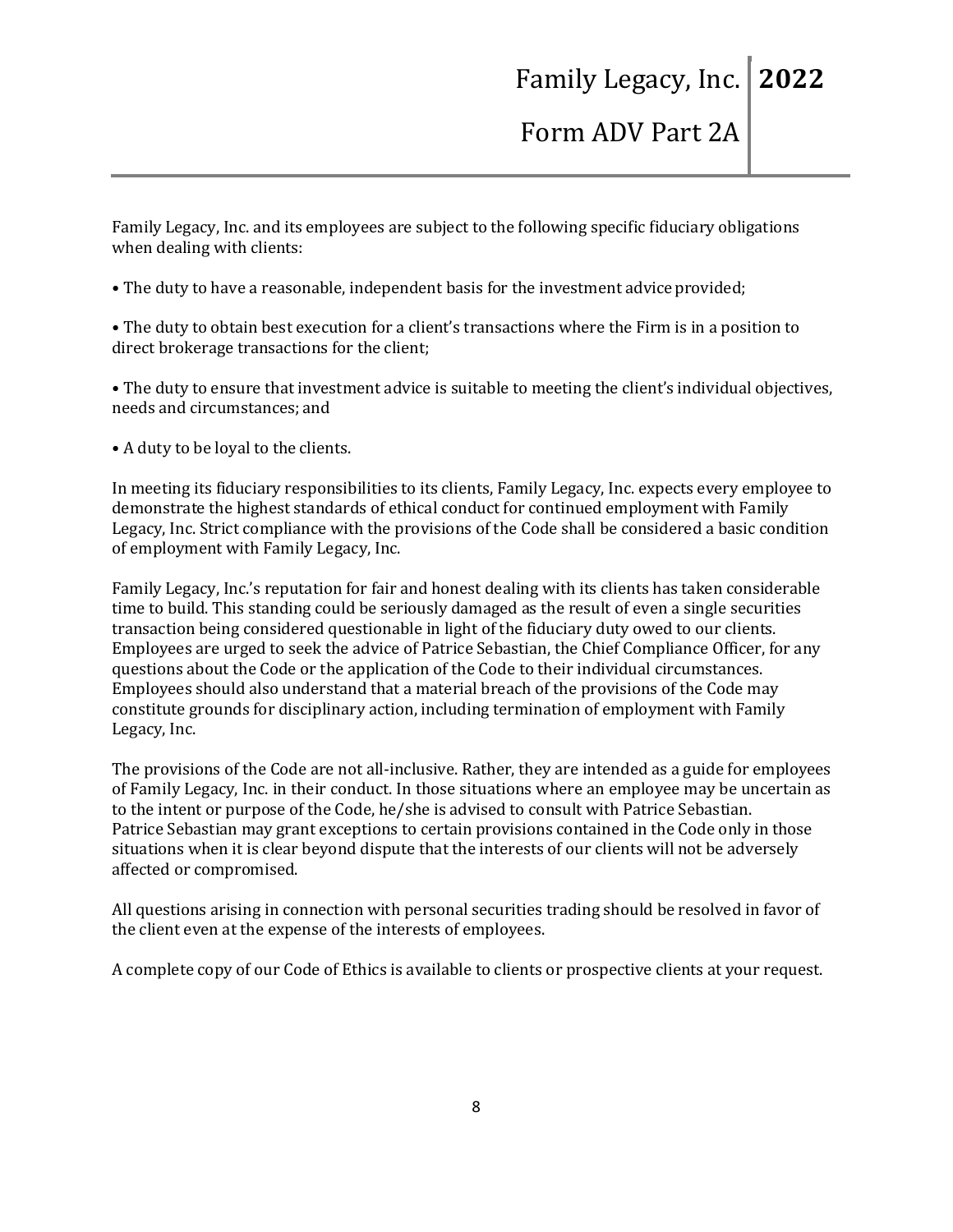#### **Item 12 – Brokerage Practices**

For discretionary individually managed accounts, Family Legacy, Inc. requests that it be provided with written authority to determine which securities and the amounts of securities are bought or sold. Any limitations on this discretionary authority shall be included in this written authority statement. Clients may change/amend these limitations as required. Such amendments shall be submitted in writing.

Clients in need of brokerage and custodial services may have Fidelity Brokerage Services, Inc. or TD Ameritrade, Inc. recommended to them. Family Legacy, Inc. receives benefits that it would not receive if it did not offer investment advice and utilize these firms as custodians.

Family Legacy, Inc. may utilize block trades where possible and when advantageous to clients. The blocking of trades permits the trading of aggregate blocks of securities composed of assets from multiple client accounts. Block trading allows Family Legacy, Inc. to execute equity trades in a more-timely, more-equitable manner. However, no transactions by directors, officers or employees of Family Legacy, Inc. will be included in a client block unless said trade meets a de minimis exemption, involving less than 1,000 shares in a one-month period, in an issuer with a market capitalization of \$3 billion or greater. Block trades executed at TD Ameritrade and Fidelity Investments will be placed at different times.

Generally, orders are created in our portfolio accounting system, uploaded to Fidelity or TD Ameritrade and sent by them to the Markets. Orders placed through Fidelity's electronic trading system are sent directly to the Markets via Fidelity's computer system. Orders placed through TD Ameritrade's electronic trading system are sent directly to the Markets via TD Ameritrade's computer system. Orders sent first do not necessarily trade first nor do these orders necessarily execute at terms more or less favorable than orders sent later.

Family Legacy, Inc. utilizes the services of Fidelity Brokerage Services, Inc. and TD Ameritrade Institutional. While there is no direct linkage between the investment advice given to clients and Family Legacy, Inc.'s participation in Fidelity's programs or TD Ameritrade's programs, economic benefits are received by Family Legacy, Inc. which would not be received if Family Legacy, Inc. did not give investment advice to clients. These benefits do not depend on the amount of transactions directed by Family Legacy, Inc. to Fidelity or TD Ameritrade.

These benefits include: A dedicated trading desk that services advisors exclusively, a dedicated service group and an account services manager dedicated to Family Legacy, Inc.'s accounts, access to a real-time order matching system, ability to "block" client trades, electronic download of trades, balances and positions in portfolio management software, access, for a fee, to an electronic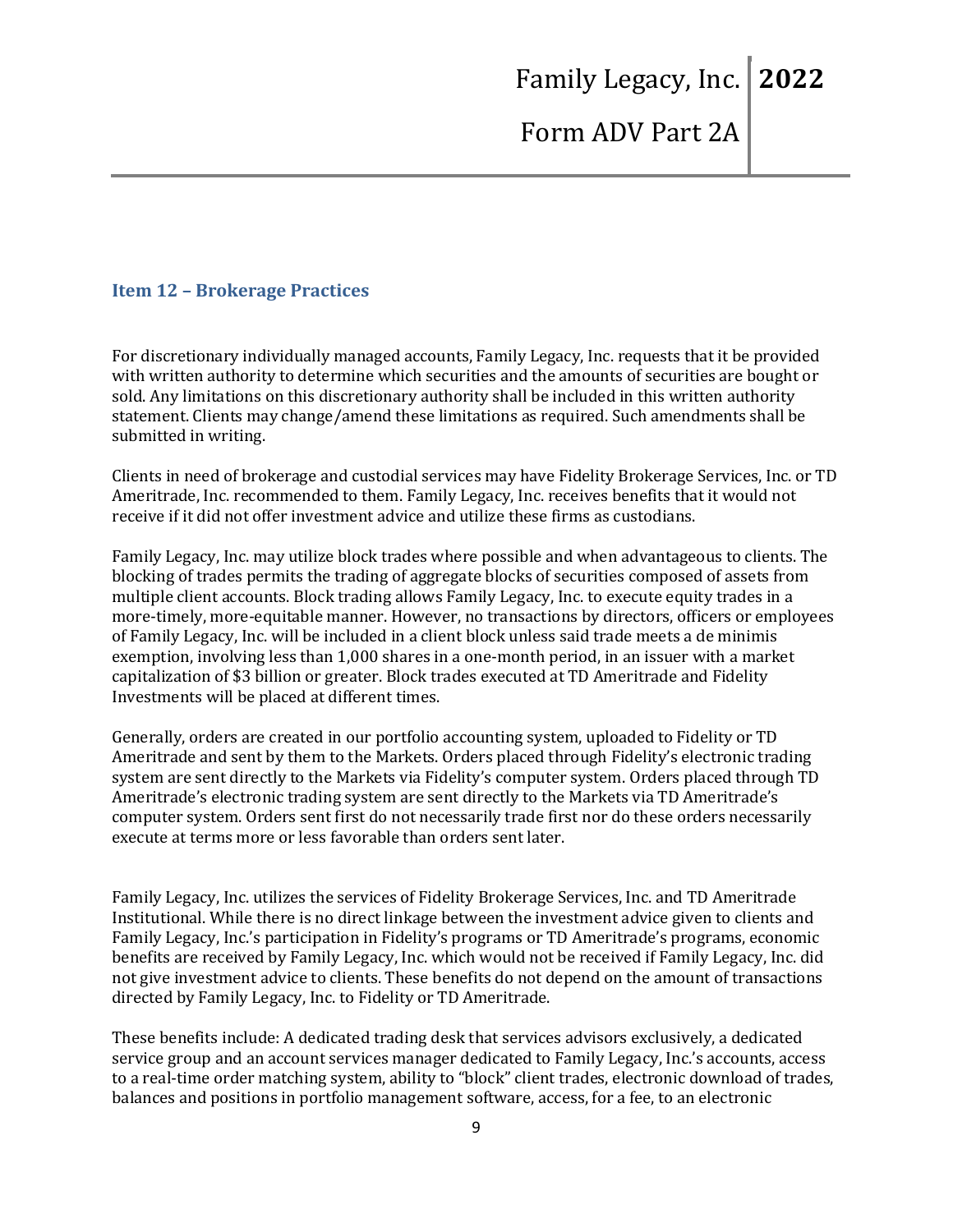interface with custodial account software, duplicate and batched client statements, confirmations and year-end summaries, the ability to have advisory fees directly debited from client accounts (in accordance with the federal and state requirements), quarterly newsletters, access to various mutual funds, many funds NOT affiliated with Fidelity or TD Ameritrade, ability to have loads waived for Family Legacy, Inc.'s clients who invest in certain loaded funds, when certain conditions are met and maintained and the ability to have custody fees reduced or waived (when negotiated by the advisor and allowed under certain circumstances).

Family Legacy, Inc. also receives certain vendor discounts on software as part of doing business with Fidelity and TD Ameritrade. Family Legacy, Inc. will always act in the best interest of its clients, consistent with its fiduciary duty, including when evaluating custodians/broker-dealers. Moreover, Family Legacy, Inc. recommends custodians/ broker-dealers based on its duty to seek "best execution," which has the obligation to seek to execute securities transactions clients, consistent with its fiduciary duty, including accurate execution, prompt reconciliation, and trade error resolution, competitive commission costs, access to low transaction fee ETFs, and professionalism that ultimately benefits our clients. While Family Legacy, Inc. has a reasonable belief that Fidelity and TD Ameritrade are able to obtain best execution and competitive prices, Family Legacy, Inc. will not be independently seeking best execution price capability through other broker-dealers.

We periodically review best execution reports as provided by Fidelity and TD Ameritrade to reevaluate custodial performances.

Family Legacy, Inc. reserves the right to decline acceptance of a broker dealer other than Fidelity Investments or TD Ameritrade, if Family Legacy, Inc. believes that this would adversely affect Family Legacy, Inc.'s duty to obtain best execution.

For non-discretionary employee retirement plan services, Family Legacy does not arrange for the execution of securities transactions for employee retirement benefit plans as part of this service. Transactions are executed directly through employee plan participation and the services of the TPA selected by the plan sponsor.

#### **Item 13 – Review of Accounts**

Discretionary portfolio management accounts are reviewed in their entirety initially upon engagement and quarterly, semi-annually or annually thereafter. Periodic reviews with the clients to review their individual performance, monitor risk tolerance and change asset allocation, as determined by client.

Non-discretionary employee benefit retirement plan assets are reviewed on an annual basis.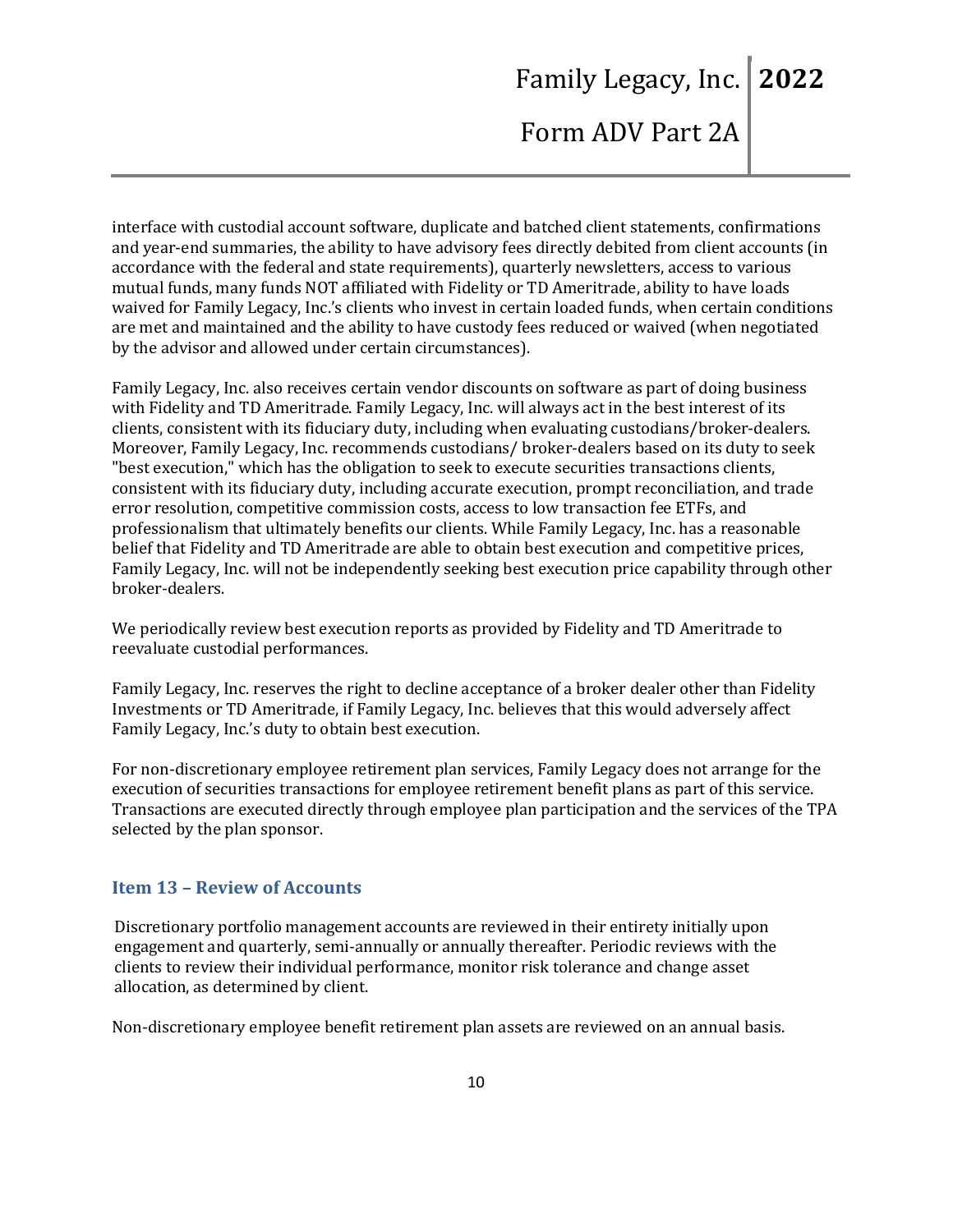# Family Legacy, Inc. **2022**

Form ADV Part 2A

For discretionary portfolio management accounts, reports are prepared and delivered quarterly. For non-discretionary retirement plan advice, periodic reports and online access are provided by the plan administrator.

#### **Reviewers:**

George Jester Jennifer W. Chandler CFP®, COO Patrice L. Sebastian, CPA/CFF, CVA, CCO, CFP® Christopher A. Brown, CPA, PFS, CFP® President William W. Brown, CPA, PFS, Vice President Christopher A. Brown and/or William W. Brown review all accounts.

#### **Item 14 – Client Referrals and Other Compensation**

Family Legacy, Inc. has no active solicitor relationships.

#### **Item 15 – Custody**

Family Legacy, Inc. is not a corporate trustee and does not act as a custodian for client funds or securities. However, when requested by clients, William W. Brown or Christopher A. Brown will act as trustee or personal representative on a client's behalf which constitutes custody under the Advisers Act. As part of the safeguarding requirements for the funds and securities over which it has custody (beyond constructive custody via direct fee deduction), Family Legacy, Inc. has retained an independent public accountant to conduct an annual surprise examination of these assets.

All clients receiving portfolio management services should receive at least quarterly statements from the broker dealer, bank or other qualified custodian that holds and maintains client's investment assets. Family Legacy, Inc. urges you to carefully review such statements and compare such official custodial records to the account statements that we may provide to you. Our statements may vary from custodial statements based on accounting procedures, reporting dates, or valuation methodologies of certain securities. Should you note any discrepancy including failure to receive a periodic statement, please call Patrice Sebastian, the Chief Compliance Officer, at 864- 233-0808.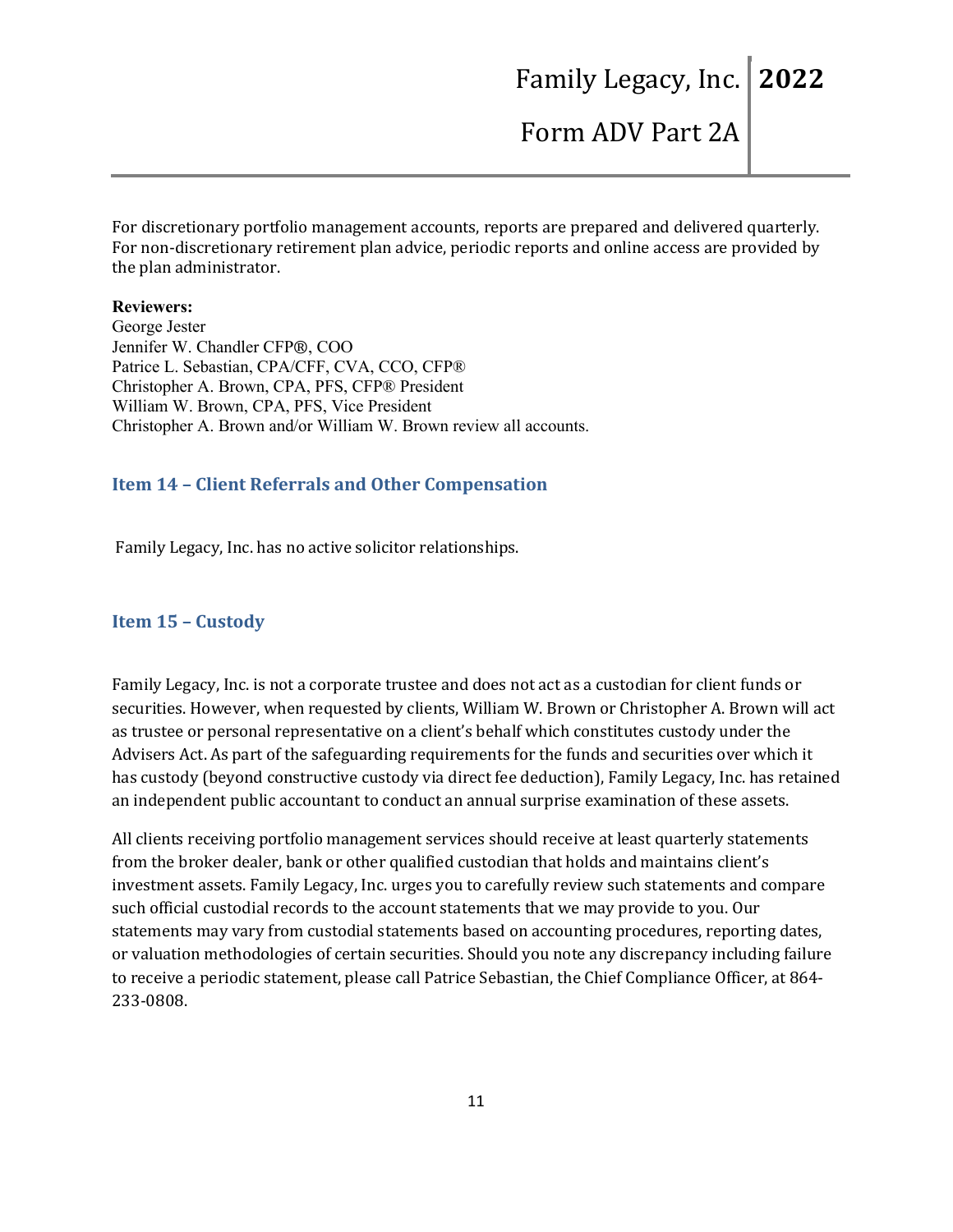#### **Item 16 – Investment Discretion**

Family Legacy, Inc. usually receives discretionary authority from the client at the outset of an advisory relationship to select the identity and amount of securities to be bought or sold. In all cases, however, such discretion is to be exercised in a manner consistent with the stated investment objectives for the particular client account.

When selecting securities and determining amounts, Family Legacy, Inc. observes the investment policies, limitations and restrictions of the clients for which it advises.

Investment guidelines and restrictions must be provided to Family Legacy, Inc. in writing.

#### **Item 17 – Voting Client Securities**

Family Legacy, Inc. will exercise proxy voting authority for clients who agree to participate in the proxy voting services offered by Broadridge, Inc. We believe that this service provides the most consistent and thorough methodology of voting in shareholder interests. We will not exercise proxy voting authority for clients who do not wish to participate in this service. Clients may opt out of this service at no cost. Clients may request a complete copy of our proxy voting policy and procedures and records regarding how their proxy statements have been voted by contacting any of our firm's members. The cost of this service is born by the advisor. There is no additional cost to the client.

Clients may obtain a copy of Family Legacy's complete proxy voting policies and procedures upon request. Clients may also obtain information from Family Legacy, Inc. on how any proxies were voted on behalf of their account(s).

Family Legacy, Inc. also has an agreement with Broadridge, Inc. to process and administer an asset recovery service covering Global Securities Class Action lawsuits for its clients. As payment for this service, Broadridge will receive a fee of 20% of the total reimbursement of any securities class action settlement it collects. Broadridge will then distribute the remaining funds collected directly to eligible clients for each class action settlement.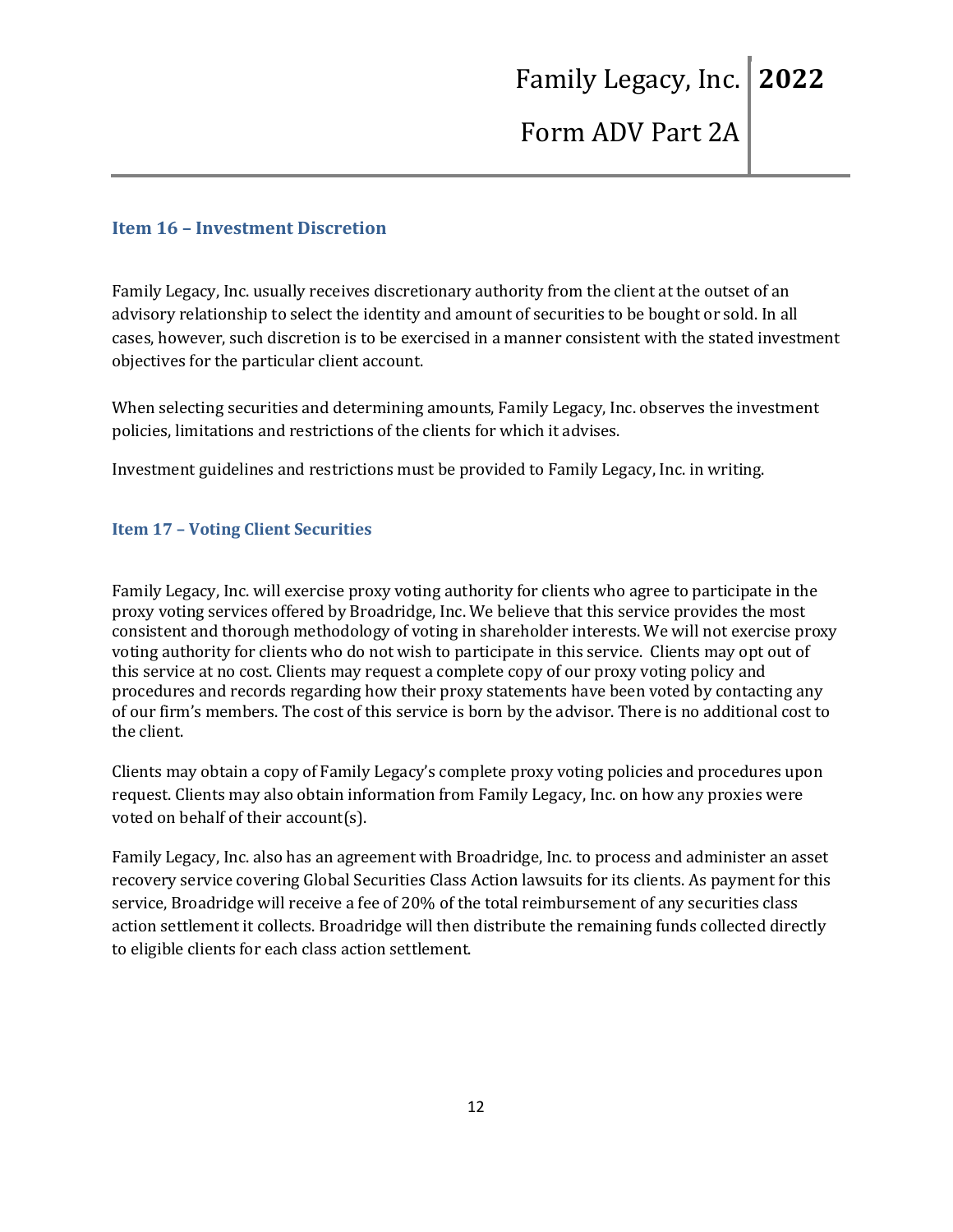#### **Item 18 – Financial Information**

Registered investment advisers are required in this Item to provide you with certain financial information or disclosures about an adviser's financial condition. Family Legacy, Inc. has no financial commitment that impairs its ability to meet contractual and fiduciary commitments to clients and has not been the subject of a bankruptcy proceeding.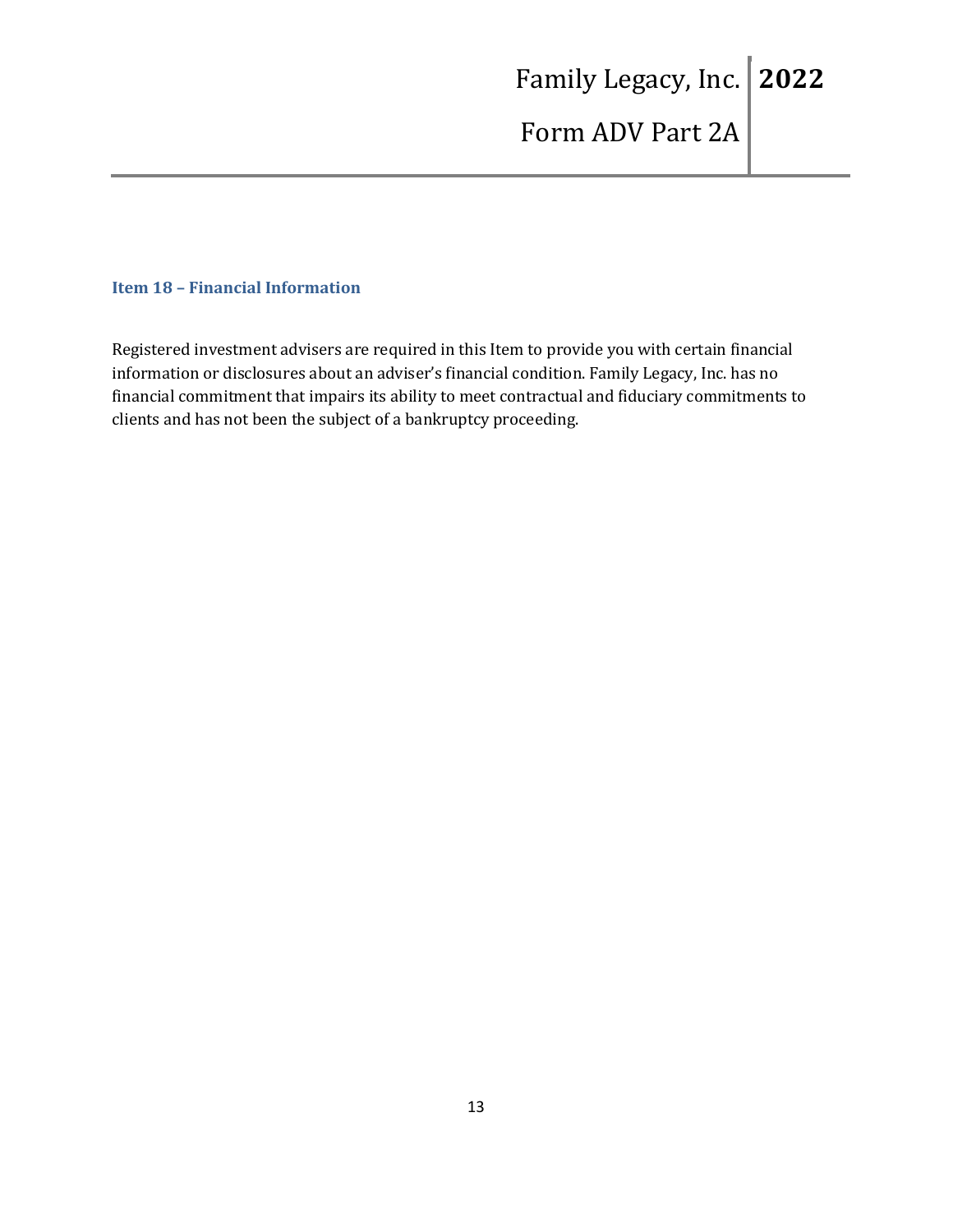*This brochure supplement provides information about Christopher Aristotle Brown that supplements the Family Legacy, Inc. brochure. You should have received a copy of that brochure. Please contact Christopher Aristotle Brown if you did not receive Family Legacy, Inc.'s brochure or if you have any questions about the contents of this supplement.*

*Additional information about Christopher Aristotle Brown is also available on the SEC's website at www.adviserinfo.sec.gov.*

# **Family Legacy, Inc.**

# Form ADV Part 2B – Individual Disclosure Brochure

*for*

# **Christopher Aristotle Brown**

Personal CRD Number: 2627553 Investment Adviser Representative

> Family Legacy, Inc. 900 Pendleton St. Suite 200 Greenville, SC29601 (864) 233-0808 cbrown@familylegacyinc.com

> > UPDATED:05/27/2020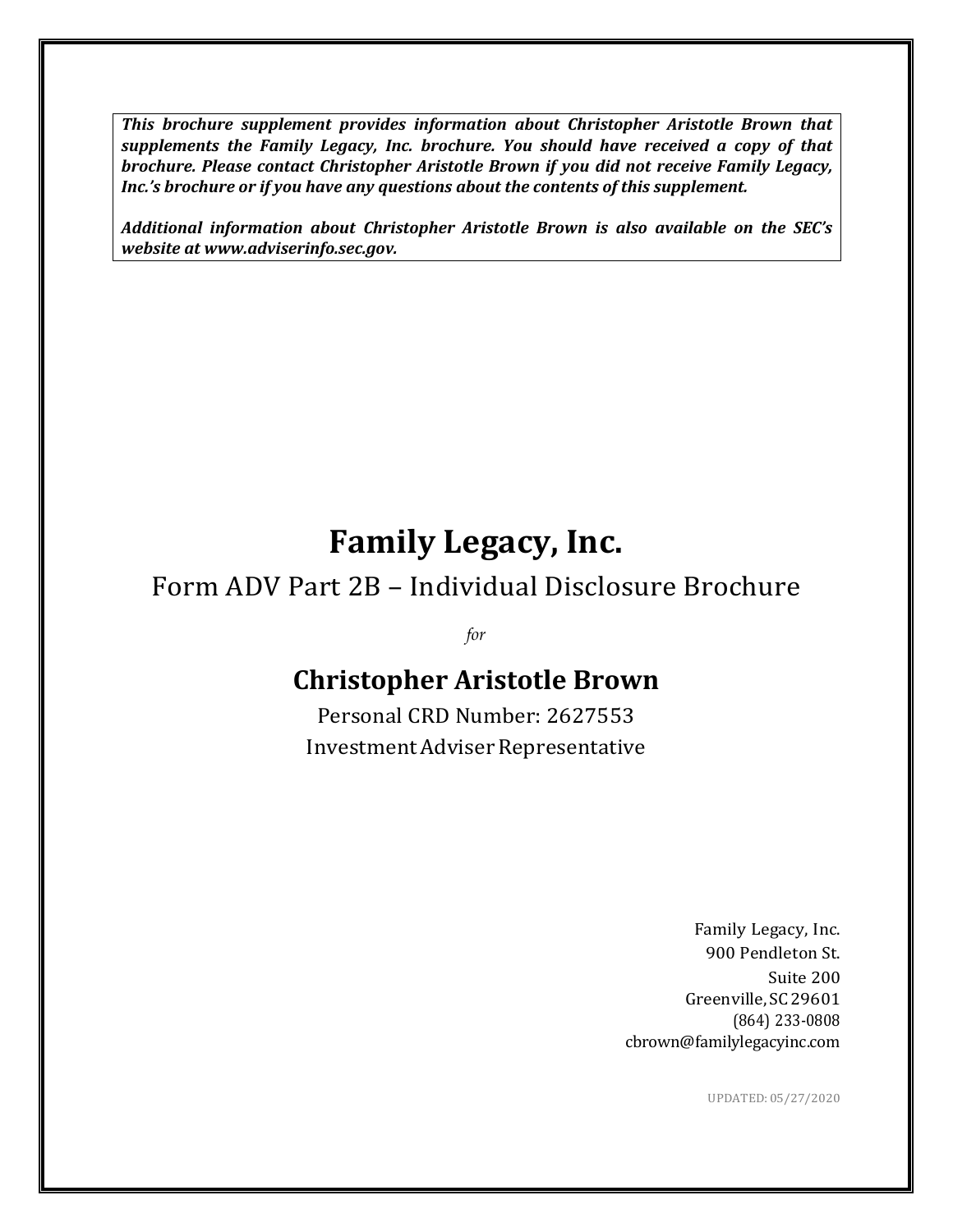## **Item 2: Educational Background and Business Experience**

| Name:<br>Christopher Aristotle Brown | <b>Born:</b> 1972 |
|--------------------------------------|-------------------|
|--------------------------------------|-------------------|

### **Educational Background and Professional Designations:**

### **Education:**

B. S. Business Administration, College of Charleston – 1994

B.S. Accounting – College of Charleston – 1995

### **Professional Designations:**

Certified Public Accountant – 1997 PersonalFinancialSpecialist–1999 Exam Series 65: Uniform Investment Adviser Examination S.C. Life, Accident/Health – 2003 CertifiedFinancialPlanner™ -2013

### **Business Background:**

| 1995 – Present:  | Family Legacy, Inc. - President, Chief Investment<br>Officer and Stockholder |
|------------------|------------------------------------------------------------------------------|
| $1995$ -Present: | Family Legacy Business Services, Inc. - CPA and<br>Owner                     |
| $2005$ -Present: | Legacy Insurance, LLC - Owner                                                |

## **Item 3: Disciplinary Information**

There are no legal or disciplinary events that are material to a client's or prospective client's evaluation of this advisory business.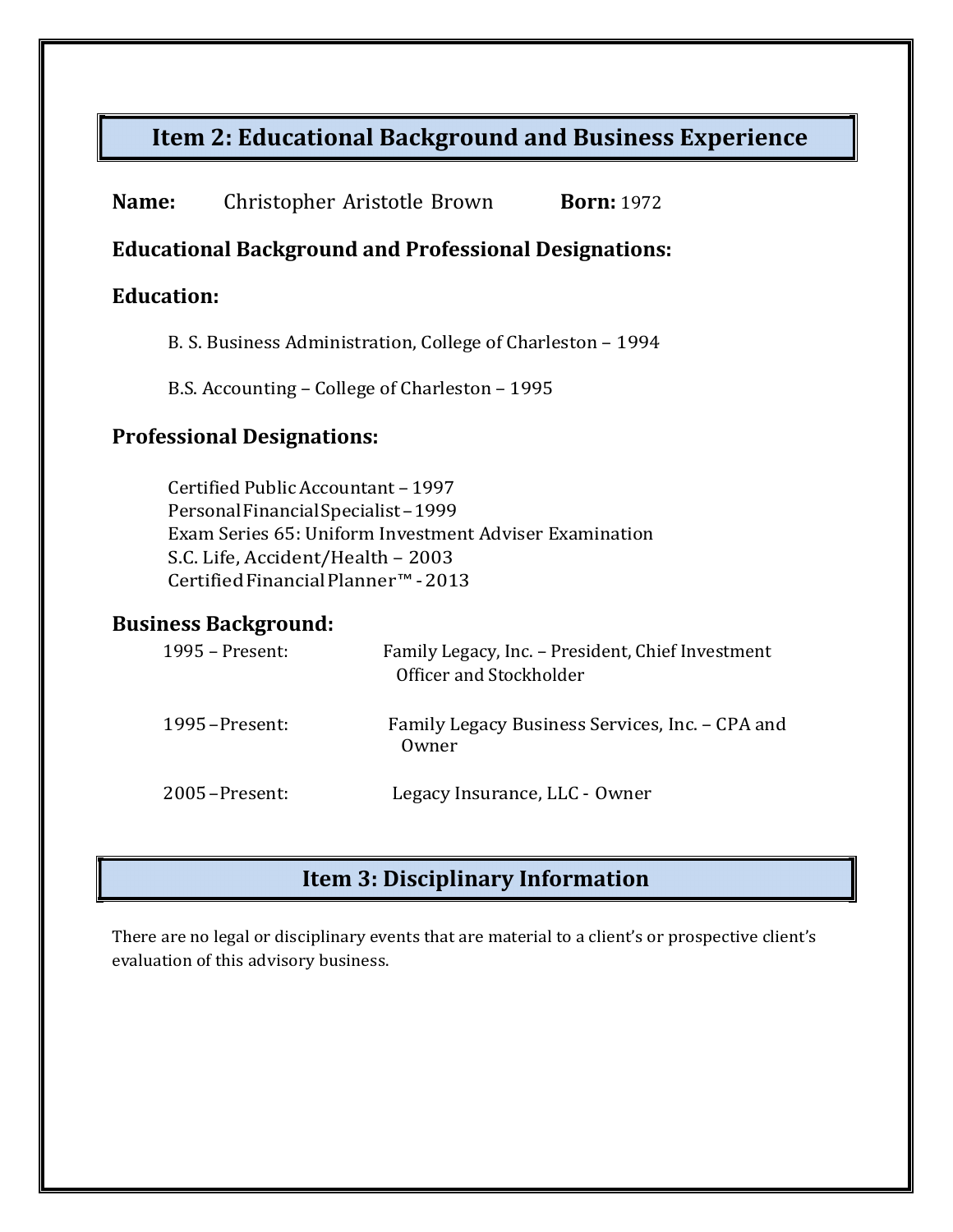### **Item 4: Other Business Activities**

Christopher Aristotle Brown is owner and manager of Family Legacy Business Services, Inc., formerly William W. Brown, CPA, PA, a CPA firm founded in 1977 by his father William W. Brown, CPA, PFS. The CPA Firm's primary function is to prepare tax returns and provide other consulting and accounting services to clients of Family Legacy, Inc.

Christopher Aristotle Brown is a member of Legacy Insurance, LLC, an insurance agency founded in 2005 to provide independent insurance services to clients of Family Legacy, Inc.

## **Item 5: Additional Compensation**

Christopher Aristotle Brown receives health insurance benefits for himself and his family and some educational support from Family Legacy, Inc.

Christopher Aristotle Brown receives commissions from insurance products placed through Legacy Insurance, LLC. Clients are under no obligation to purchase insurance through Legacy Insurance, LLC.

Christopher Aristotle Brown receives trustee fees from some clients of Family Legacy, Inc. when acting as trustee.

## **Item 6: Supervision**

As a representative of Family Legacy, Inc., Christopher Aristotle Brown is supervised by Patrice Sebastian, the firm's Chief Compliance Officer. Patrice Sebastian is responsible for ensuring that Christopher Aristotle Brown adheres to all required regulations regarding the activities of an Investment Adviser Representative, as well as all policies and procedures outlined in the firm's CodeofEthicsandcompliancemanual.ThephonenumberforPatriceSebastianis(864)233-0808.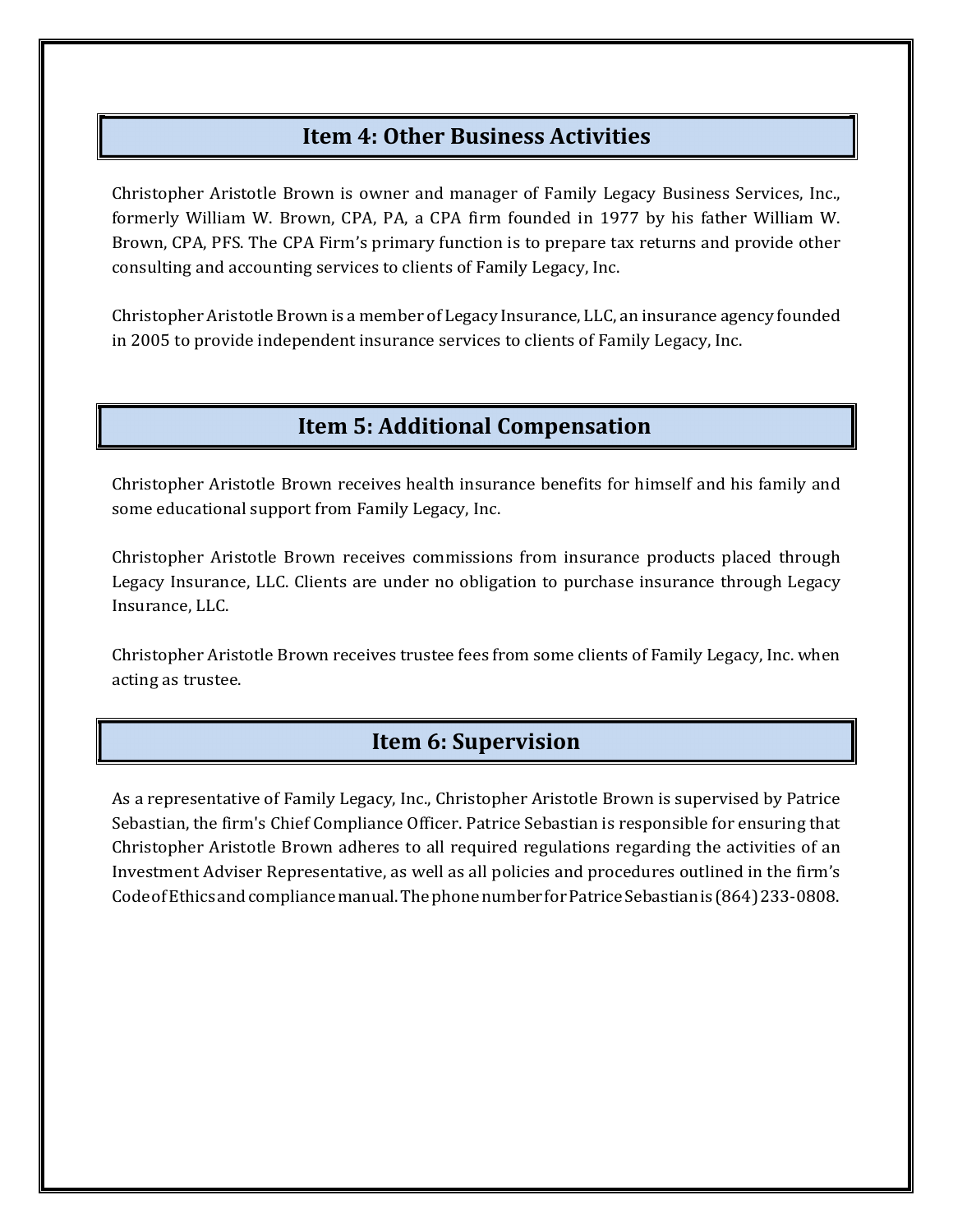*This brochure supplement provides information about Patrice Lynn Sebastian that supplements the Family Legacy, Inc. brochure. You should have received a copy of that brochure. Please contact Patrice Lynn Sebastian if you did not receive Family Legacy, Inc.'s brochure or if you have any questions about the contents of this supplement.*

*Additional information about Patrice Lynn Sebastian is also available on the SEC's website at www.adviserinfo.sec.gov.*

# **Family Legacy, Inc.**

# Form ADV Part 2B – Individual Disclosure Brochure

*for*

# **Patrice Lynn Sebastian**

Personal CRD Number: 6635364 Investment Adviser Representative

> Family Legacy, Inc. 900 Pendleton St. Suite 200 Greenville, SC29601 (864) 233-0808 psebastian@familylegacyinc.com

> > UPDATED:05/27/2020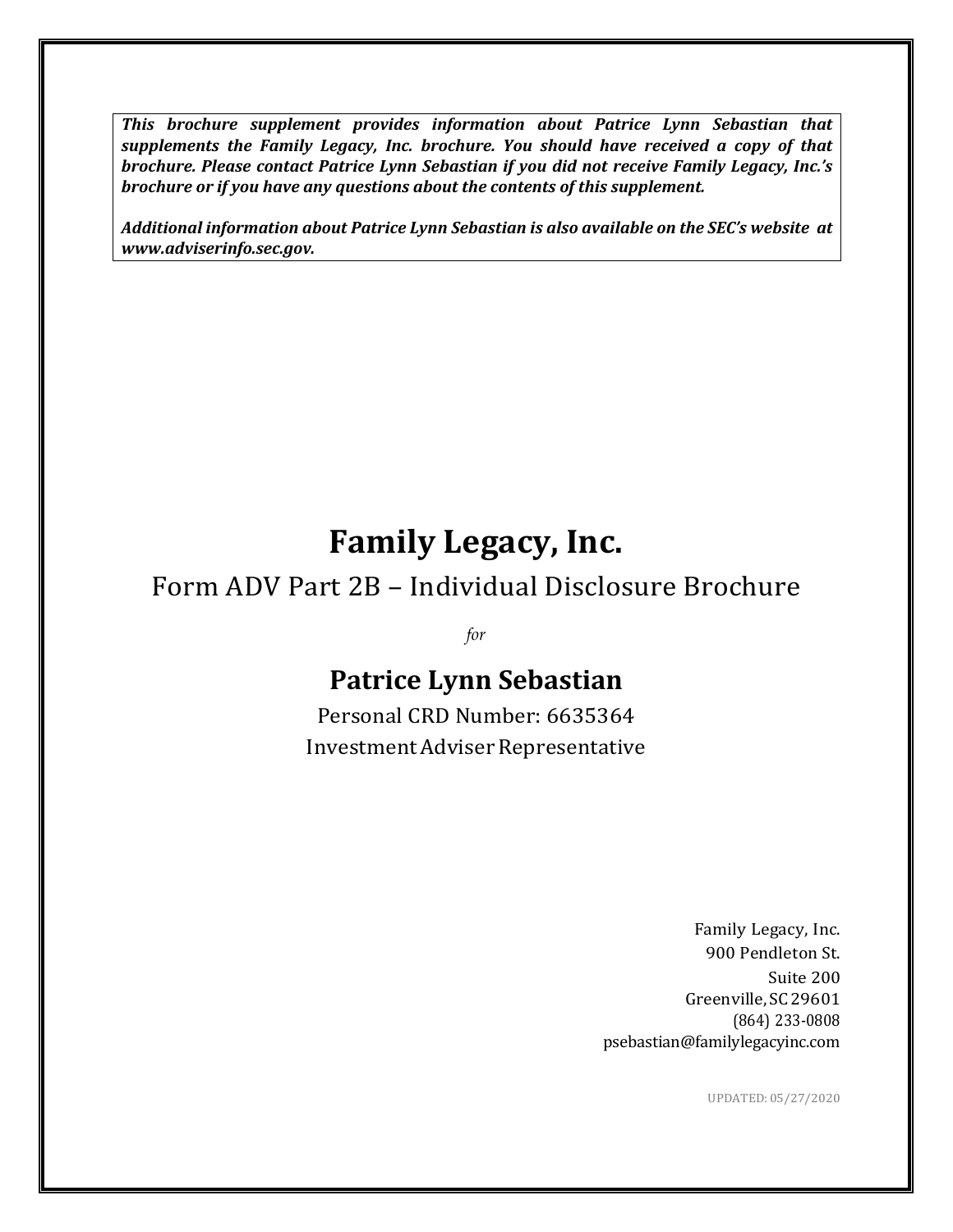# **Item 2: Educational Background and Business Experience**

**Born:** 1956

### **Educational Background and Professional Designations:**

### **Education:**

B.S. Business Administration – College of Charleston – 1994

B.S. Accounting – Collect of Charleston - 1994

MBA – Francis Marion University – 2002

### **Professional Designations:**

Certified Public Accountant – 1996 Certified Valuation Analyst – 2001 Certified in Financial Forensics - 2008 Exam Series 65: Uniform Investment Adviser Law Examination SC Life, Accident/Health – 2016 Certified Financial Planner™ - 2019

### **Business Background:**

| 2016-Present     | Chief Compliance Officer and<br>Investment Adviser Representative<br>Family Legacy, Inc.  |
|------------------|-------------------------------------------------------------------------------------------|
| 2016-Present     | CPA, Director of Forensic and Valuation Services<br>Family Legacy Business Services, Inc. |
| $2016$ – Present | Independent Contractor<br>Legacy Insurance, LLC                                           |
| $2000 - 2016$    | Director, Forensic and Valuation Services Group<br>WebsterRogers, LLP                     |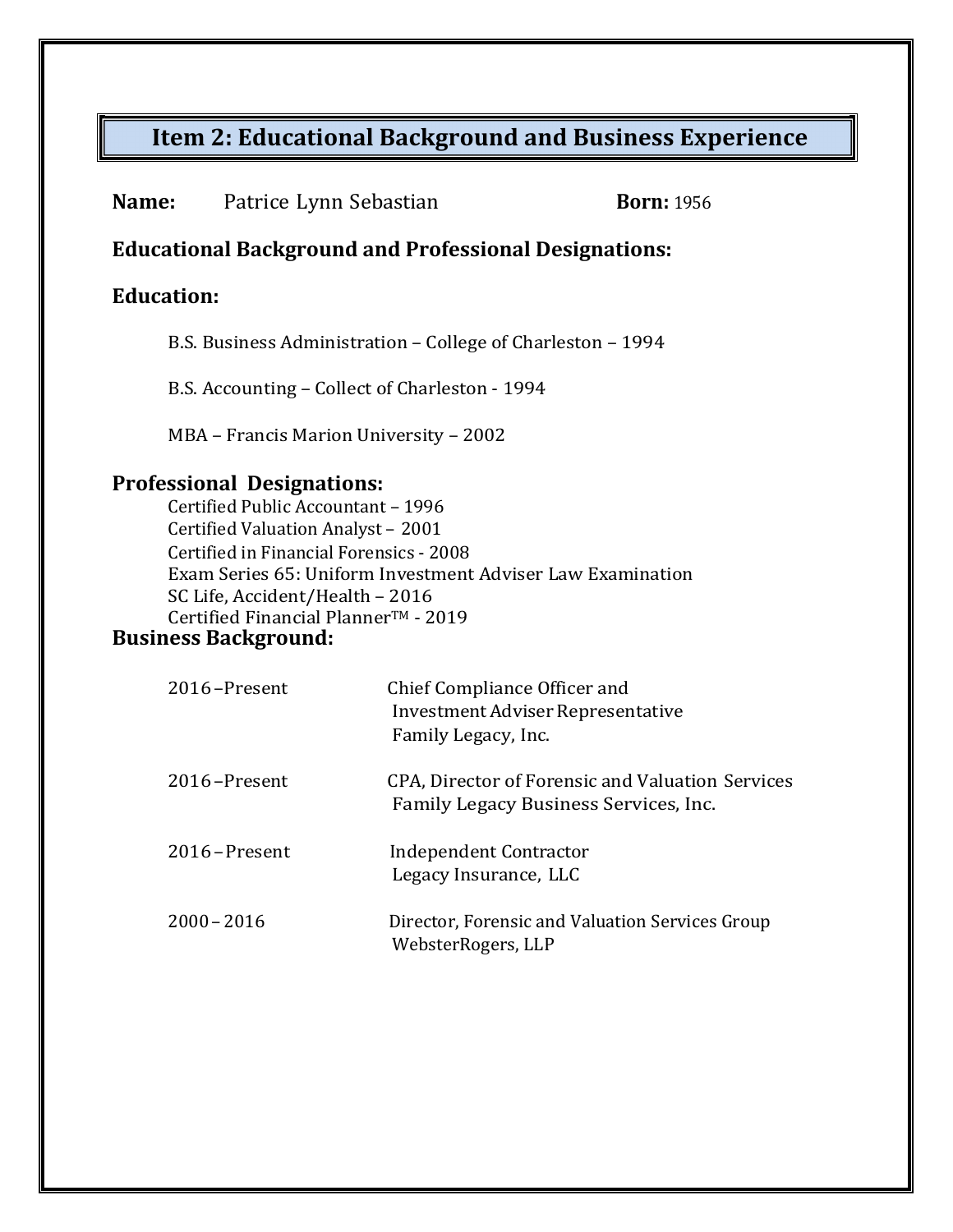### **Item 3: Disciplinary Information**

There are no legal or disciplinary events that are material to a client's or prospective client's evaluation of this advisory business.

## **Item 4: Other Business Activities**

Patrice Lynn Sebastian is an accountant employed by related entity Family Legacy Business Services, Inc. From time to time, she will offer clients advice through this activity. Family Legacy, Inc. and Family Legacy Business Services, Inc. always act in the best interest of the client. Clients are in no way required to utilize the services of any representative of Family Legacy Business Services, Inc. in their capacity as an accountant.

Patrice Lynn Sebastian is an independent contractor of Legacy Insurance, LLC, an insurance agency founded in 2005 to provide independent insurance services to clients of Family Legacy, Inc.

### **Item 5: Additional Compensation**

Patrice Lynn Sebastian receives some insurance premium reimbursement and educational support from Family Legacy Business Services, Inc. The CPA Firm collects periodic professional fees from Family Legacy, Inc. to adequately compensate for these services.

Patrice Lynn Sebastian receives commissions from insurance products placed through Legacy Insurance, LLC. Clients are under no obligation to purchase insurance through Legacy Insurance, LLC.

### **Item 6: Supervision**

As a representative of Family Legacy, Inc., Patrice Lynn Sebastian is supervised by Christopher Brown, the firm's President and Chief Investment Officer. Christopher Brown is responsible for ensuring that Patrice Lynn Sebastian adheres to all required regulations regarding the activities of an Investment Adviser Representative, as well as all policies and procedures outlined in the firm's Code of Ethics and compliance manual. The phone number for Christopher Brown is (864) 233-0808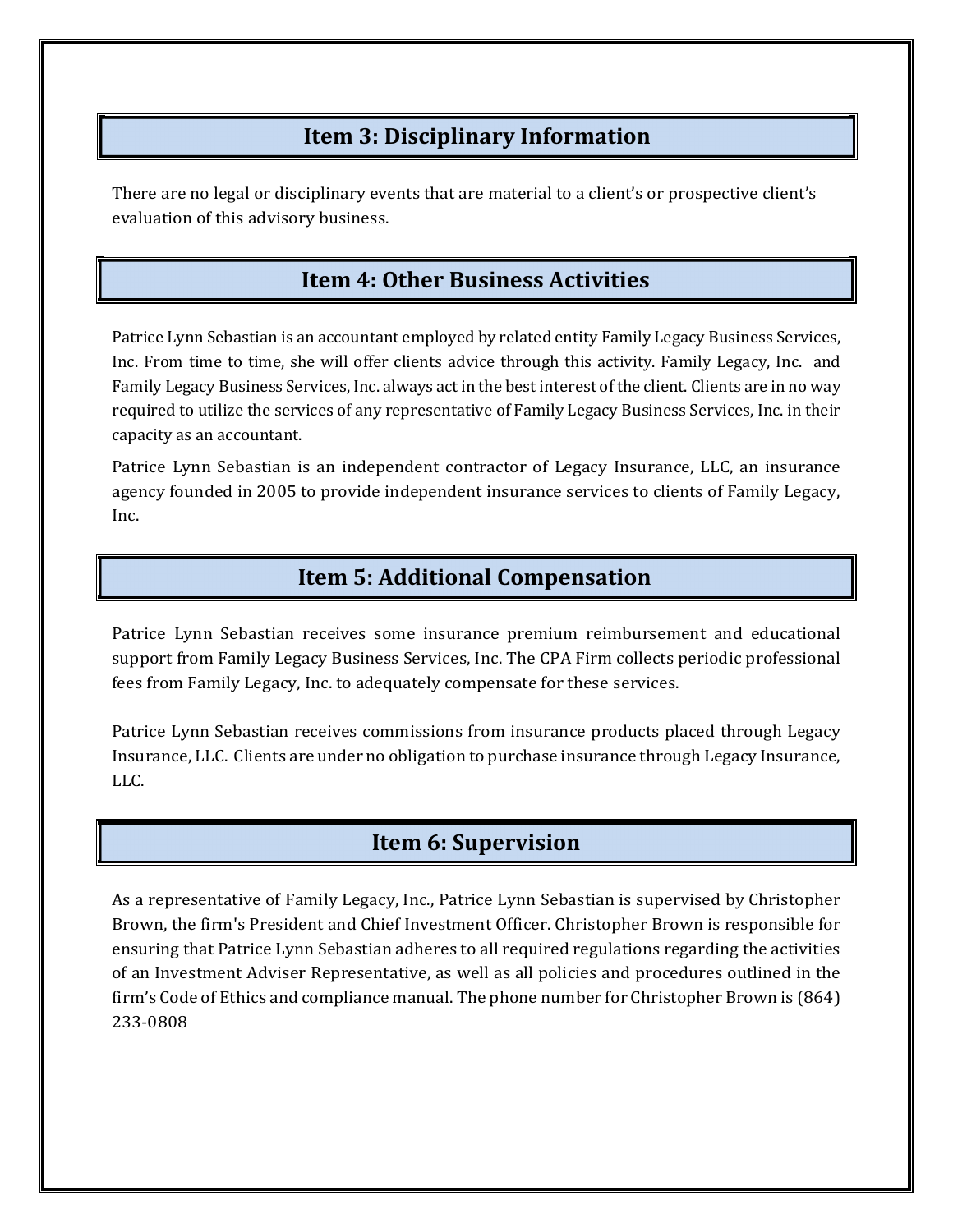*This brochure supplement provides information about Jennifer Wilson Chandler that supplements the Family Legacy, Inc. brochure. You should have received a copy of that brochure. Please contact Jennifer Wilson Chandler if you did not receive Family Legacy, Inc.'s brochure or if you have any questions about the contents of this supplement.*

*Additional information about Jennifer Wilson Chandler is also available on the SEC's website at www.adviserinfo.sec.gov.*

# **Family Legacy, Inc.**

# Form ADV Part 2B – Individual Disclosure Brochure

*for*

# **Jennifer Wilson Chandler**

Personal CRD Number: 6756762 Investment Adviser Representative

> Family Legacy, Inc. 900 Pendleton St. Suite 200 Greenville, SC29601 (864) 233-0808 jwilson@familylegacyinc.com

> > UPDATED:05/27/2020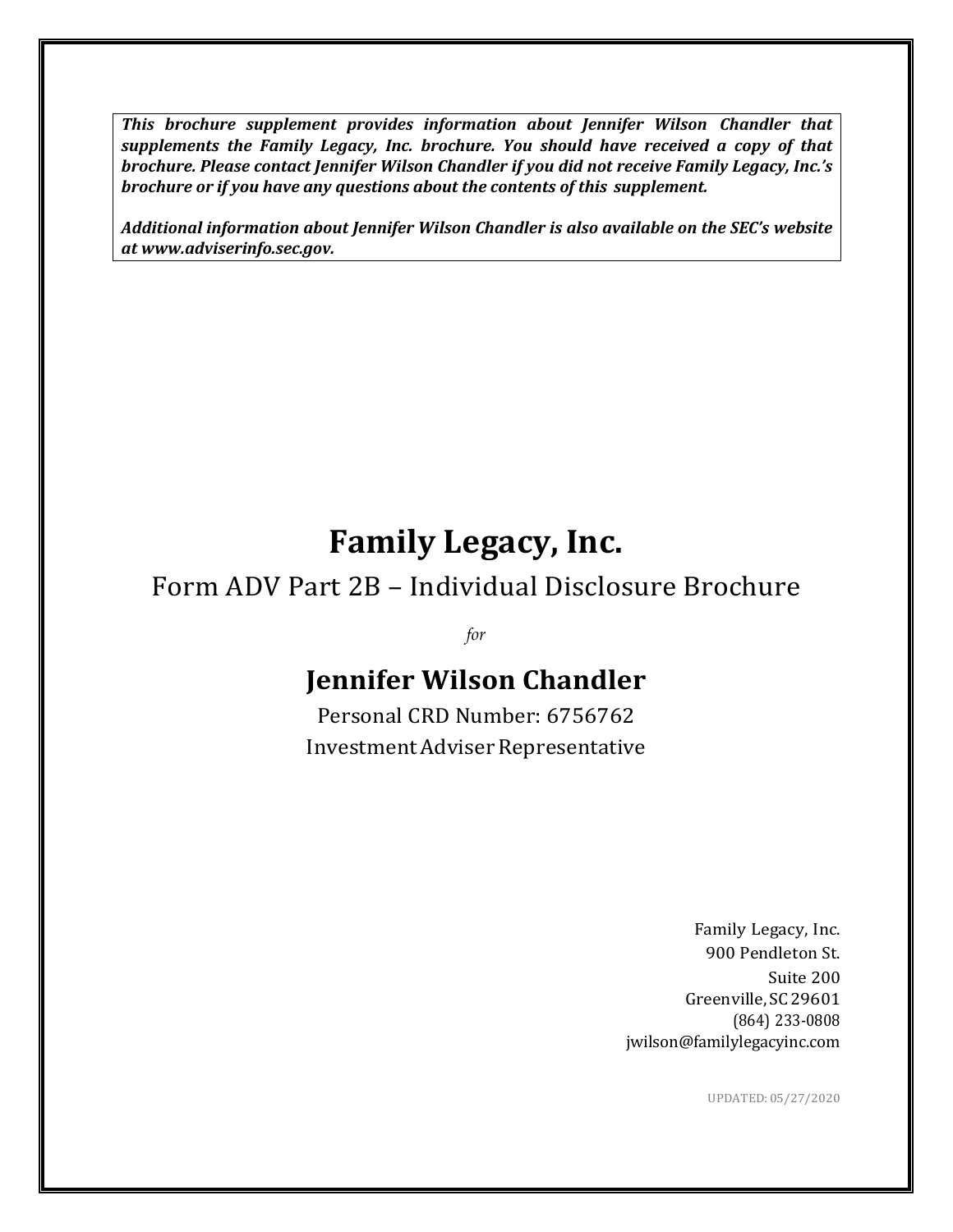## **Item 2: Educational Background and Business Experience**

| Name: | Jennifer Wilson Chandler | <b>Born:</b> 1981 |
|-------|--------------------------|-------------------|
|-------|--------------------------|-------------------|

### **Educational Background and Professional Designations:**

### **Education:**

Bachelor's Business Administration, Anderson University - 2007

Exam Series 65: Uniform Investment Adviser LawExamination

### **Business Background:**

| 09/2016 - Present | Chief Operating Officer, Family Legacy, Inc.                |
|-------------------|-------------------------------------------------------------|
| 07/2011 - 09/2016 | <b>Employee Relations Manager</b><br>Orianna Health Systems |

### **Item 3: Disciplinary Information**

There are no legal or disciplinary events that are material to a client's or prospective client's evaluation of this advisory business.

### **Item 4: Other Business Activities**

Jennifer Wilson Chandler is not engaged in any investment-related business or occupation (other than this advisory firm).

## **Item 5: Additional Compensation**

Jennifer Wilson Chandler does not receive any economic benefit from any person, company, or organization, other than Family Legacy, Inc. in exchange for providing clients advisory services through Family Legacy, Inc..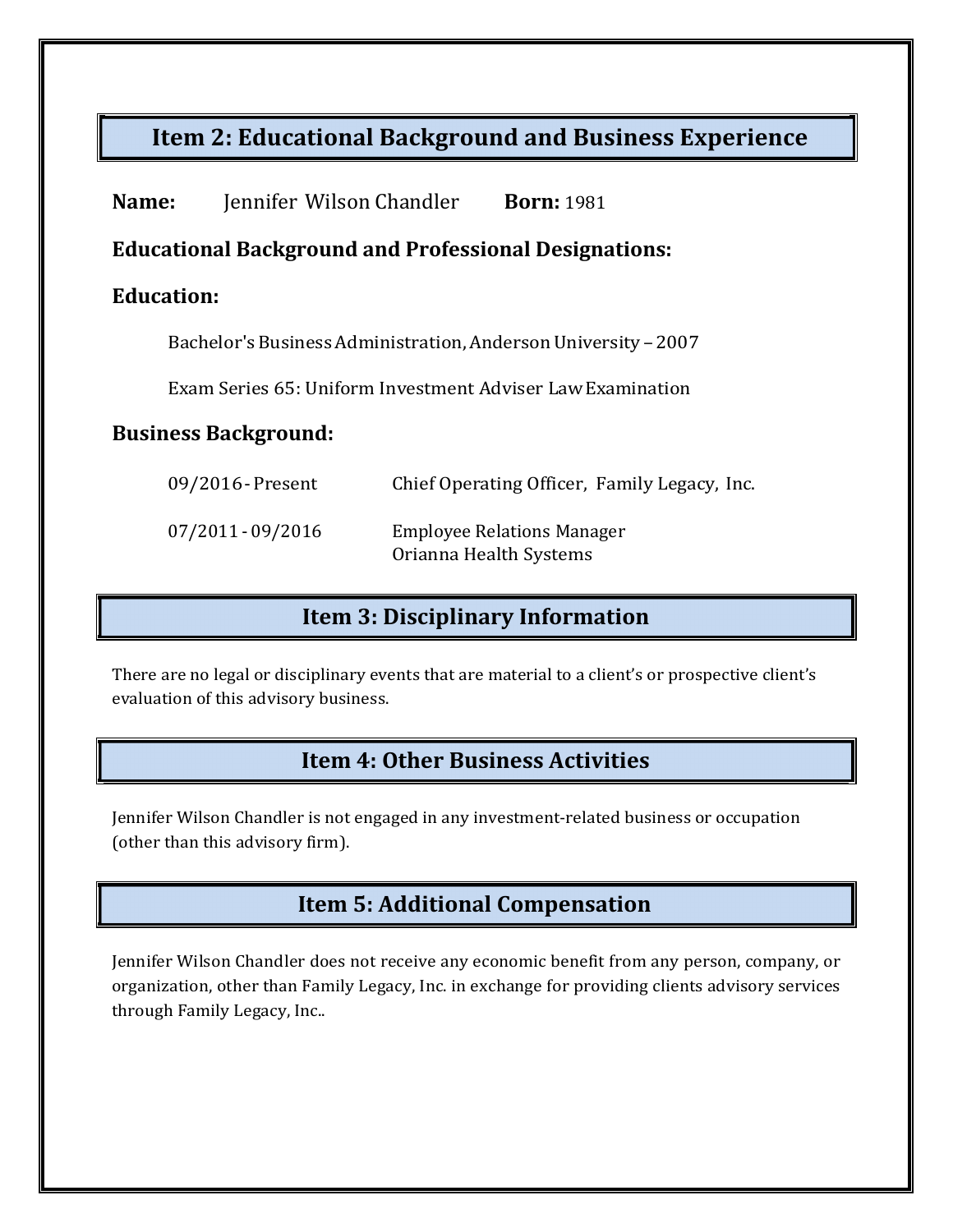### **Item 6: Supervision**

As a representative of Family Legacy, Inc., Jennifer Wilson Chandler is supervised by Patrice Sebastian, the firm's Chief Compliance Officer. Patrice Sebastian is responsible for ensuring that Jennifer Wilson Chandler adheres to all required regulations regarding the activities of an Investment Adviser Representative, as well as all policies and procedures outlined in the firm's Code of Ethics and compliance manual. The phone number for Patrice Sebastian is (864) 233- 0808.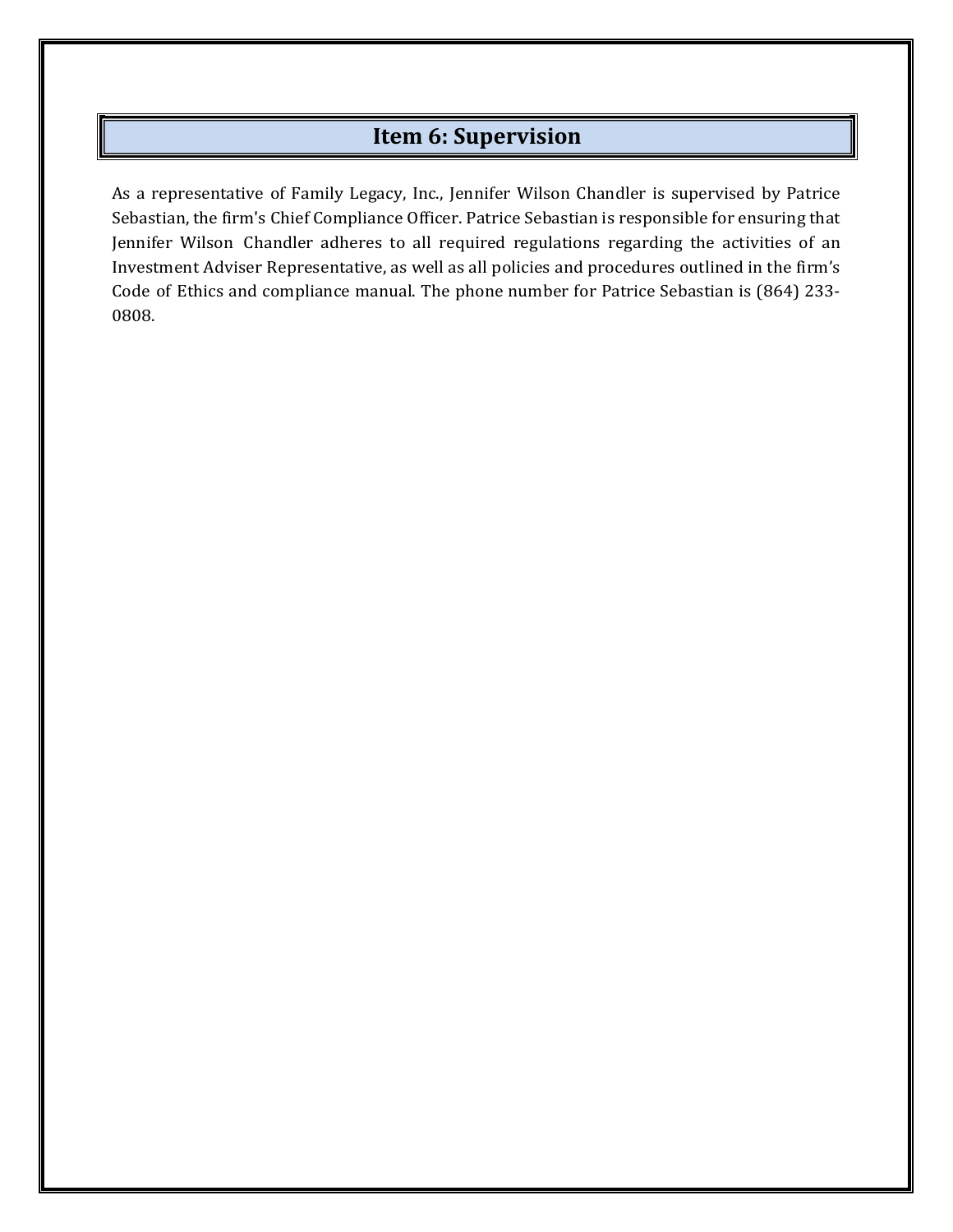*This brochure supplement provides information about George Jester that supplements the Family Legacy, Inc. brochure. You should have received a copy ofthat brochure. Please contact George Jester if you did not receive Family Legacy, Inc.'s brochure or if you have any questions about the contents of this supplement.*

*Additional information about George Jester is also available on the SEC's website at www.adviserinfo.sec.gov.*

# **Family Legacy, Inc.**

# Form ADV Part 2B – Individual Disclosure Brochure

*for*

# **George Jester**

Personal CRD Number: 6966192 Investment Adviser Representative

> Family Legacy, Inc. 900 Pendleton St. Suite 200 Greenville, SC29601 (864) 233-0808 gjester@familylegacyinc.com

> > UPDATED:05/27/2020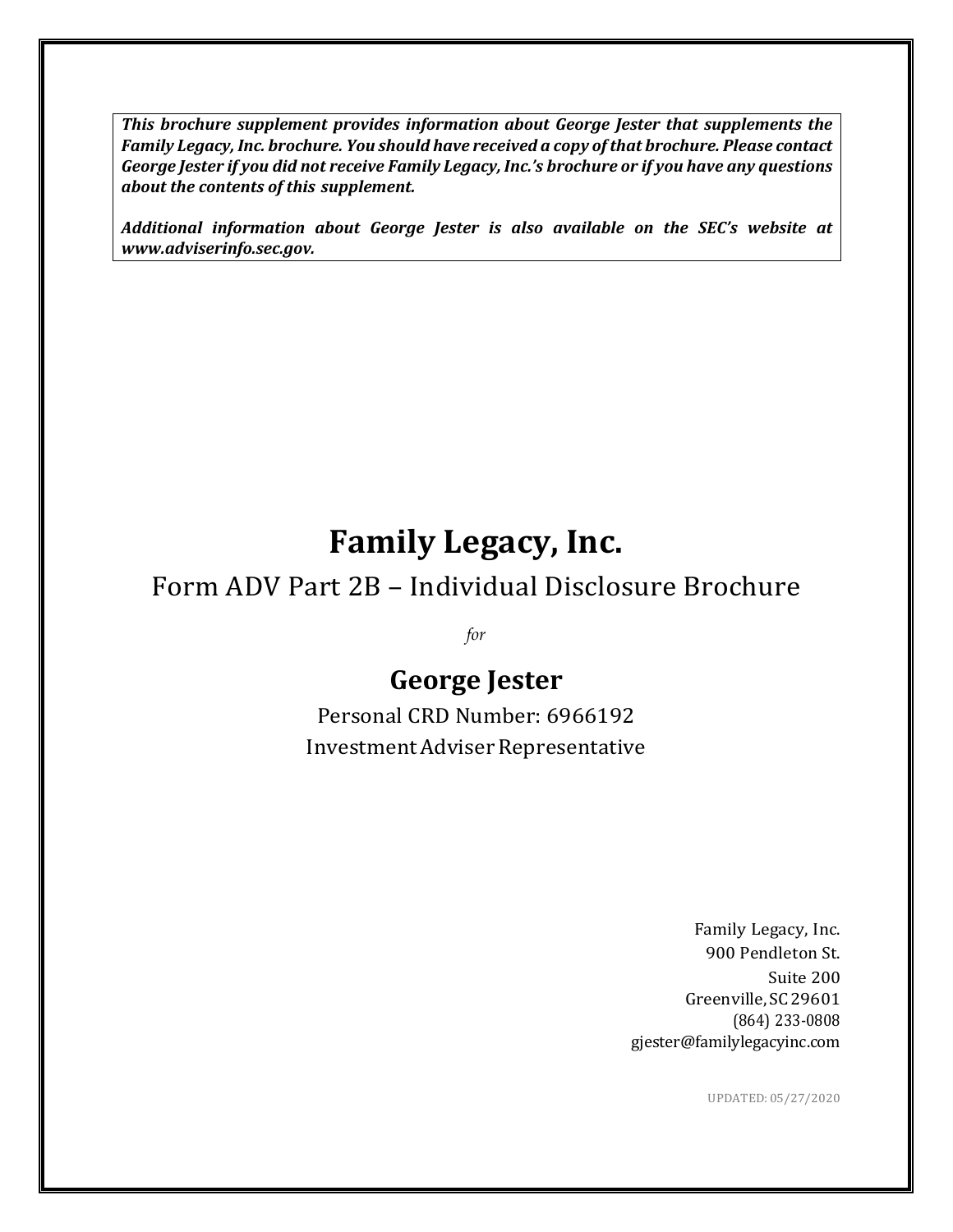## **Item 2: Educational Background and Business Experience**

| Name:                                                     | George Jester                                                | <b>Born:</b> 1993                                                |  |  |
|-----------------------------------------------------------|--------------------------------------------------------------|------------------------------------------------------------------|--|--|
|                                                           | <b>Educational Background and Professional Designations:</b> |                                                                  |  |  |
|                                                           | <b>Education:</b>                                            |                                                                  |  |  |
| Accounting, B.S. Accounting, College of Charleston - 2016 |                                                              |                                                                  |  |  |
|                                                           | Exam Series 65: Uniform Investment Adviser Law Examination   |                                                                  |  |  |
| <b>Business Background:</b>                               |                                                              |                                                                  |  |  |
|                                                           | 06/2018 - Present                                            | Investment Adviser Representative<br>Family Legacy, Inc.         |  |  |
|                                                           | 09/2016 - Present                                            | <b>Staff Accountant</b><br>Family Legacy Business Services, Inc. |  |  |
|                                                           | 08/2000 - 07/2016                                            | Student<br><b>College of Charleston</b>                          |  |  |

## **Item 3: Disciplinary Information**

There are no legal or disciplinary events that are material to a client's or prospective client's evaluation of this advisory business.

## **Item 4: Other Business Activities**

George Jester is an accountant employed by related entity Family Legacy Business Services, Inc. From time to time, she will offer clients advice through this activity. Family Legacy, Inc. and Family Legacy Business Services, Inc. always act in the best interest of the client. Clients are in no way required to utilize the services of any representative of Family Legacy Business Services, Inc. in their capacity as an accountant.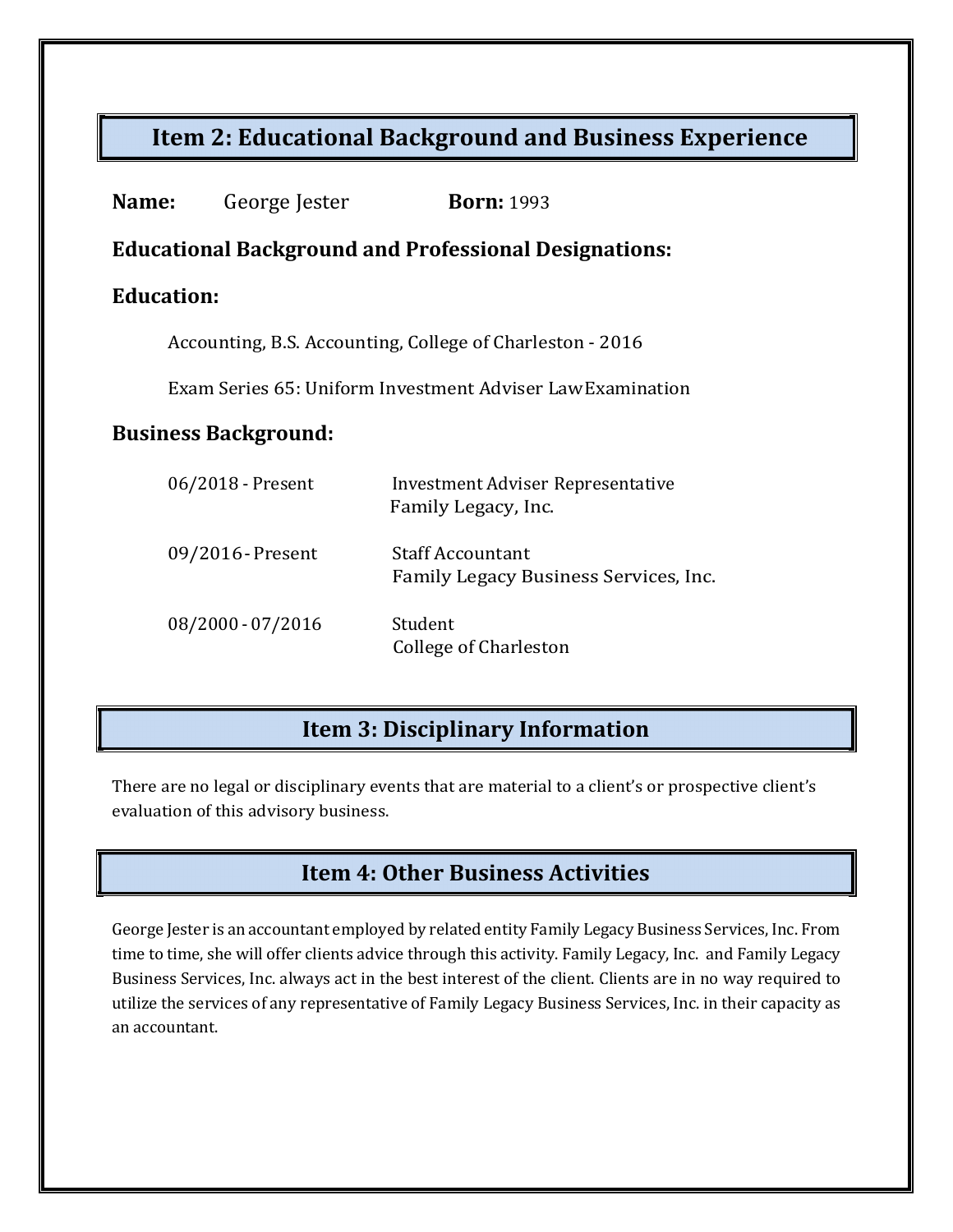### **Item 5: Additional Compensation**

George Jester receives some insurance reimbursement and educational support from Family Legacy Business Services, Inc. The CPA Firm collects periodic professional fees from Family Legacy, Inc., to adequately compensate for these services.

## **Item 6: Supervision**

As a representative of Family Legacy, Inc., George Jester is supervised by Patrice Sebastian, the firm's Chief Compliance Officer. Patrice Sebastian is responsible for ensuring that George Jester adheres to all required regulations regarding the activities of an Investment Adviser Representative, as well as all policies and procedures outlined in the firm's Code of Ethics and compliance manual. The phone number for Patrice Sebastian is (864) 233-0808.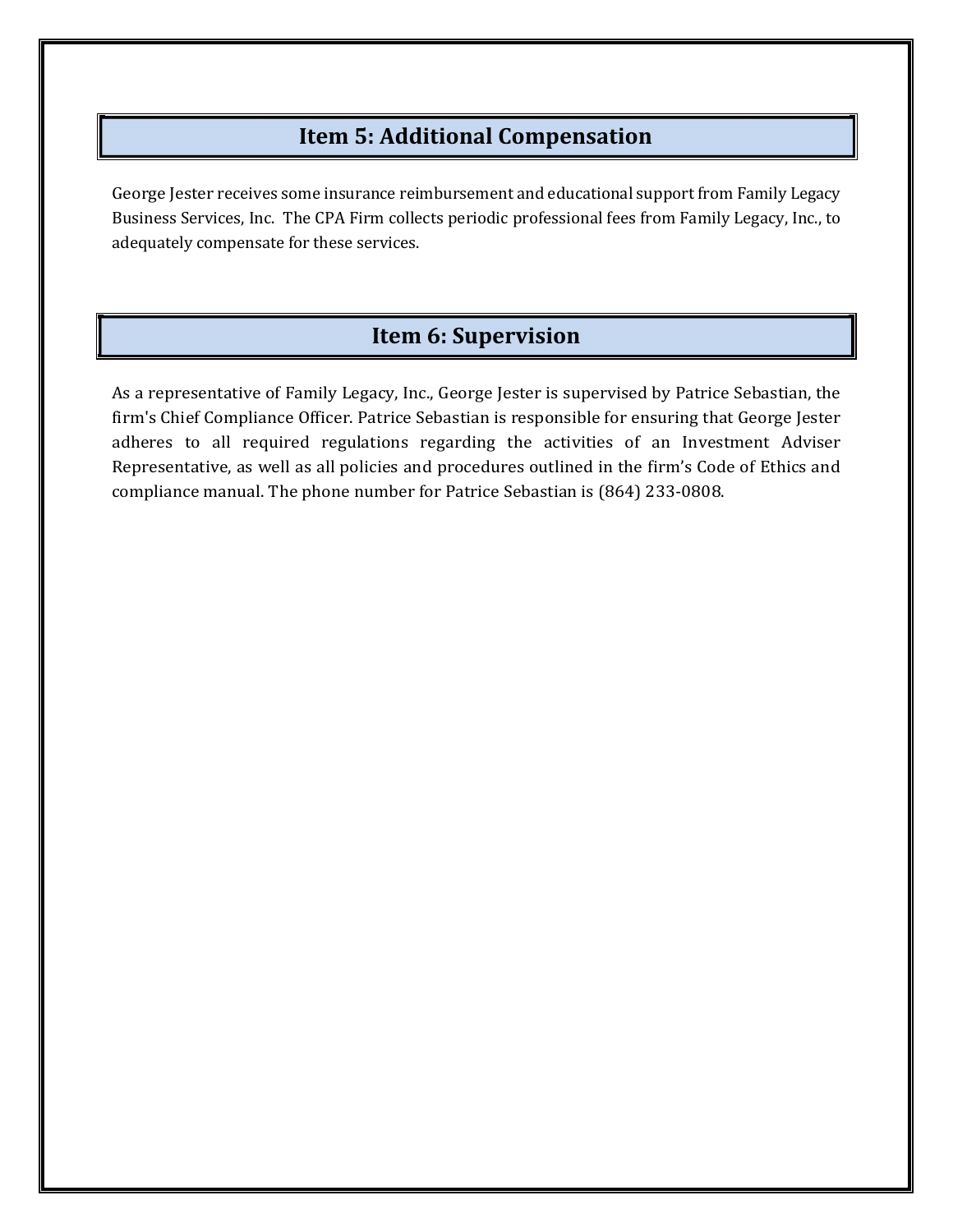*This brochure supplement provides information about William Wilkins Brown that supplements the Family Legacy, Inc. brochure. You should have received a copy of that brochure. Please contact William Wilkins Brown if you did not receive Family Legacy, Inc.'s brochure or if you have any questions about the contents of this supplement.*

*Additional information about William Wilkins Brown is also available on the SEC's website at www.adviserinfo.sec.gov.*

# **Family Legacy, Inc.**

# Form ADV Part 2B – Individual Disclosure Brochure

*for*

# **William Wilkins Brown**

Personal CRD Number: 2627550 Investment Adviser Representative

> Family Legacy, Inc. 900 Pendleton St. Suite 200 Greenville, SC29601 (864) 233-0808 psebastian@familylegacyinc.com

> > UPDATED:05/27/2020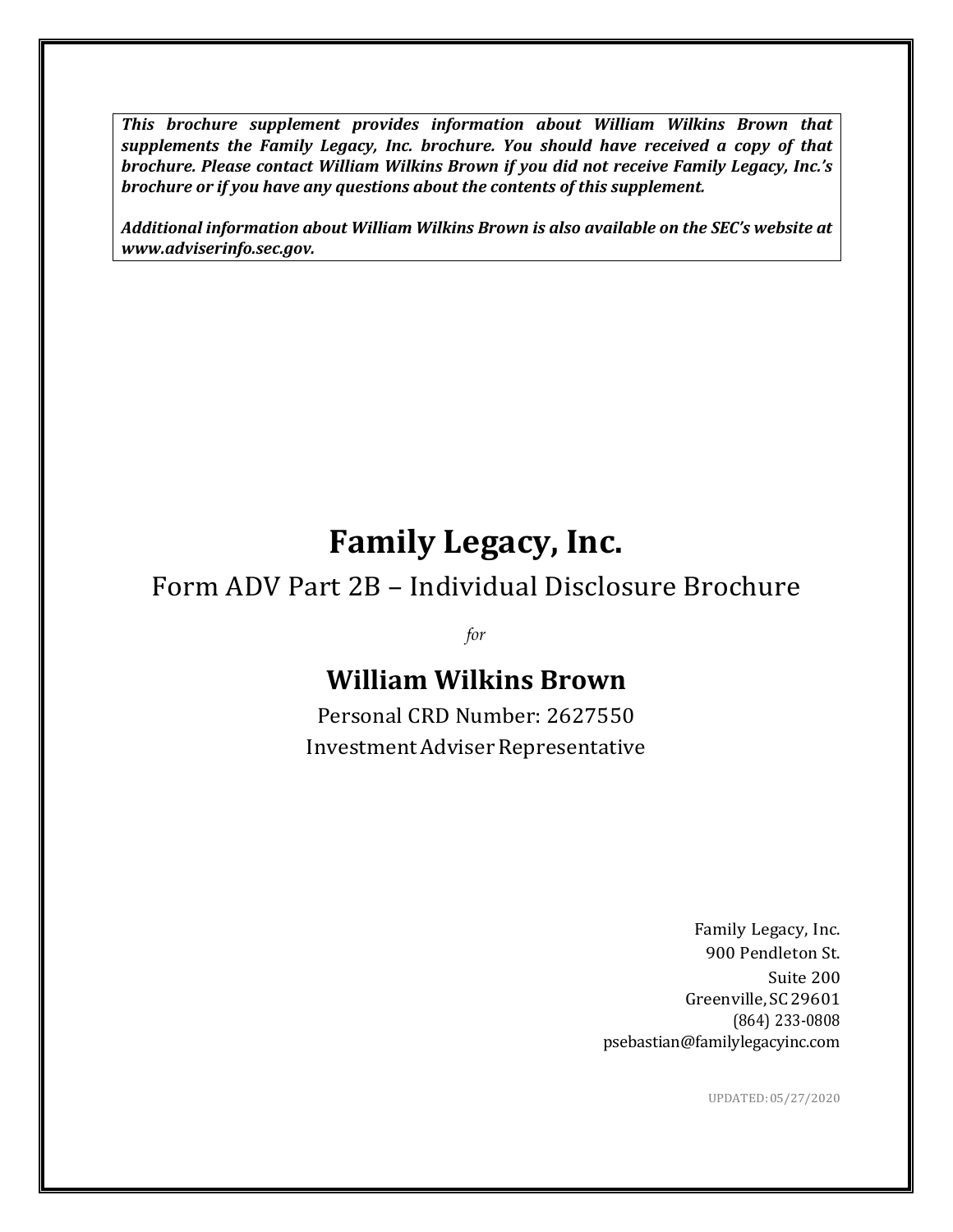# **Item 2: Educational Background and Business Experience**

| Name:                                                                                                                                                                                                  | <b>William Wilkins Brown</b>                      |                                                                                             | <b>Born: 1945</b> |
|--------------------------------------------------------------------------------------------------------------------------------------------------------------------------------------------------------|---------------------------------------------------|---------------------------------------------------------------------------------------------|-------------------|
|                                                                                                                                                                                                        |                                                   | <b>Educational Background and Professional Designations:</b>                                |                   |
|                                                                                                                                                                                                        | <b>Education:</b>                                 |                                                                                             |                   |
|                                                                                                                                                                                                        | B. S. Business Administration, The Citadel - 1971 |                                                                                             |                   |
| <b>Professional Designations:</b>                                                                                                                                                                      |                                                   |                                                                                             |                   |
| Certified Public Accountant - 1977<br>Personal Financial Specialist-1993<br>Exam Series 65: Uniform Investment Adviser Examination<br>S.C. Life, Accident/Health - 2003<br><b>Business Background:</b> |                                                   |                                                                                             |                   |
|                                                                                                                                                                                                        | 1977-2013                                         | Family Legacy Business Services, Inc.<br>f/k/a William W. Brown, CPA, PA - CPA<br>and Owner |                   |
|                                                                                                                                                                                                        | 1995 - Present                                    | Family Legacy, Inc. - Vice President                                                        |                   |
|                                                                                                                                                                                                        | 2005 – Present                                    | Legacy, Insurance, LLC - Member                                                             |                   |
|                                                                                                                                                                                                        |                                                   |                                                                                             |                   |
| <b>Item 3: Disciplinary Information</b>                                                                                                                                                                |                                                   |                                                                                             |                   |

There are no legal or disciplinary events that are material to a client's or prospective client's evaluation of this advisory business.

# **Item 4: Other Business Activities**

William Wilkins Brown is President of Campbell Young Leaders, Inc., whose primary purpose is to serve underserved youth through charter school education, scholarships,